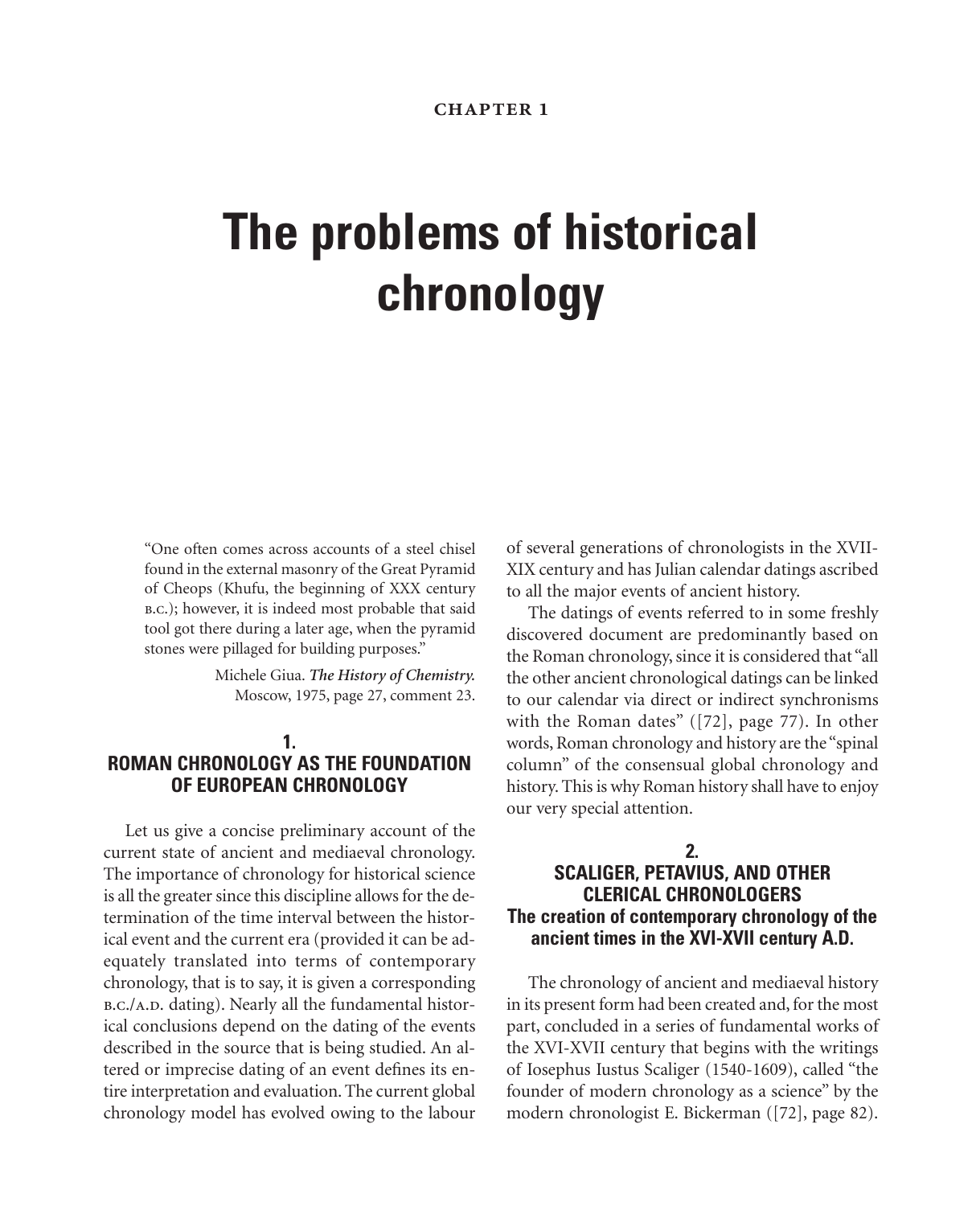

Fig. 1.1. Portrait of the chronologer Joseph Scaliger. The caption in [35] reads as follows: "Portrait of Iosephus Iustus Scaliger (1540-1609), the famous philologist and critic of the XVI-XVII century. Engraving from the book by Johannes Mercius titled *Athena Batavia*, page 167." Taken from [35], ill. 8.

The mediaeval portrait of I. Scaliger can be seen on fig. 1.1. This is an etching from *Athena Batavia*, a book by Johannes Mercius ([35], page 25).

Scaliger's principal works on chronology are as follows:

1) Scaliger I. *Opus novum de emendatione temporum.* Lutetiac. Paris, 1583 ([1387]).

2) Scaliger I.*Thesaurum temporum*. 1606 ([1387]).

For the most part, the body of Scaliger's work was concluded by Dionysius Petavius (1583-1652). The best-known book of the latter is titled *De doctrina temporum,* Paris, 1627 ([1337]). Figs. 1.2, 1.3, and 1.4 show the title page of his *Rationarium Temporum,* published in 1652 ([1338]), and the titles of the first two volumes.

Gerhard Friedrich Miller (1705-1783) "revised" the Russian history and chronology in the XVIII century in accordance with Scaliger's scheme. His portrait can



Fig. 1.2. The title page of *Rationarium Temporum* by D. Petavius, published in 1652. Taken from [1338]. Mark that the Latin letters *U* and *V* were often subject to flexion in XVI-XVIII century texts.

be seen on fig. 1.5. See more about the endeavours of Miller and his German colleagues in CHRON4.

Let us mention the works of the XVIII-XIX century, which contain a great array of factual chronological data, such as [1155], [1205], [1236] and [1275]. They are of great value to us since they provide a snapshot of the state of chronology during the epoch of a greater proximity to Scaliger and Petavius. This material is thus of a more primordial nature, not "painted over" by latter cosmetic layers. It must be noted that this series remains incomplete as well as several other similar chronological works. To quote the prominent contemporary chronologist E. Bickerman: "*There has been no chronological research ever conducted that could be called exhaustive and conforming to modern standards*" ([72], page 90, comment 1).

Hence it would be correct to call the modern consensual chronology of the Classical period and the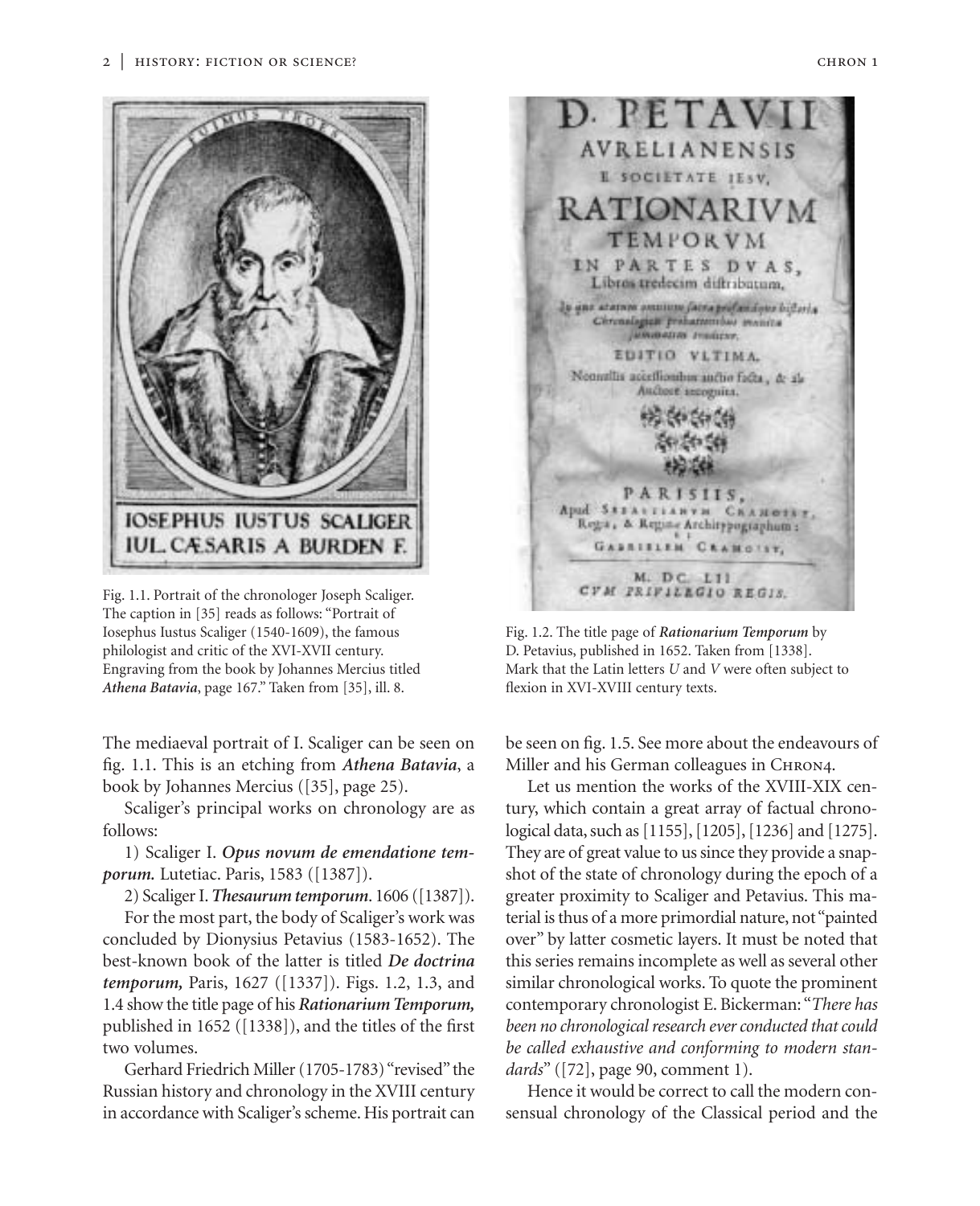

*rum* by D. Petavius, published in 1652. Taken from [1338].

Middle Ages the Scaliger-Petavius version. We shall simply refer to it as "Scaligerian Chronology". As will be pointed out, this version wasn't the only one existing in the XVII-XVIII century. Its veracity has been questioned by eminent scientists.

The groundlaying works of Scaliger and Petavius of the XVI-XVII century present the ancient chronology as a table of dates given without any reasons whatsoever. It is declared to have been based on ecclesiastical tradition. This is hardly surprising, since "history has remained predominantly ecclesial for centuries, and for the most part, was written by the clergy" ([217], page 105).

Today it is believed that the foundations of chronology were laid by Eusebius Pamphilus and Saint Hieronymus, allegedly in the IV century A.D. On fig. 1.6 we have a mediaeval painting of Eusebius Pamphilus of Caesarea dated 1455 ([140], page 80).

*porum* by D. Petavius, published in 1652. Taken from [1338].

It is worth noting that Eusebius of Caesarea is painted in typically mediaeval attire of the Renaissance epoch. Most probably because he had lived in that period of time and not any earlier.

Despite the fact that Scaligerian history ascribes Eusebius to the IV century A.D., during the years 260-340 ([936], vol. 1, page 519), it is interesting to note that his famous work titled *The History of Time from the Genesis to the Nicaean Council,* the so-called *Chronicle,* as well as the tractate by St. Hieronymus (Jerome) weren't discovered until very late in the Middle Ages. Apart from that, historians say that "the Greek original (of Eusebius – A. F.) is only available in fragmentary form nowadays, and is complemented by the ad libitum translation made by St. Hieronymus" ([267], page VIII, Introduction). Mark the fact that Nicephorus Callistus attempted to write the new history of the first three centuries in the XIV century, or "revise" the *History* of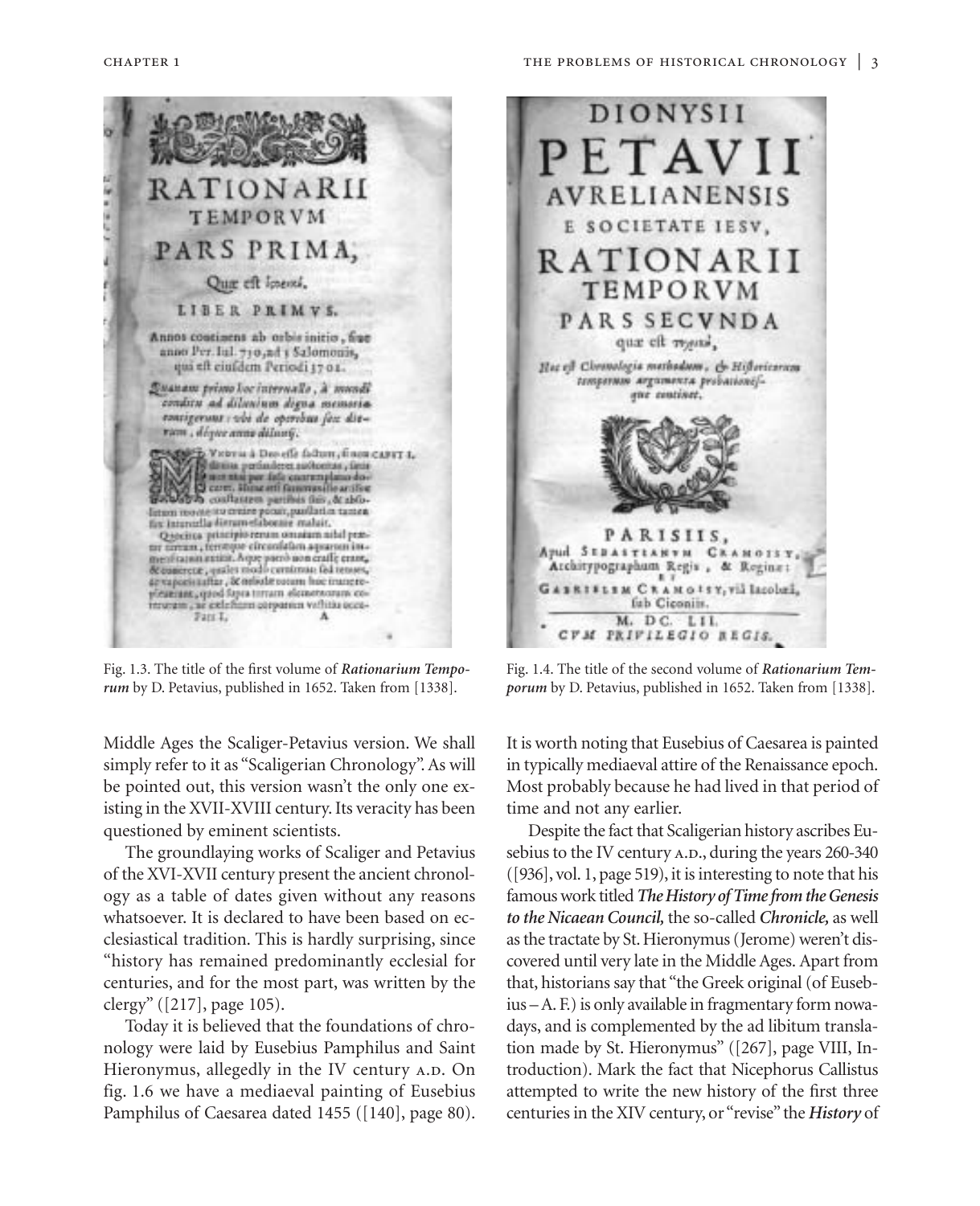



Fig. 1.5. Portrait of the German historian Gerhard Friedrich Miller (1705-1783). Taken from the *Russian Academy of Sciences Courier* ([129], page 880).

Eusebius, but "he could not do more than repeat that which was written by Eusebius", ([267], page XI). However, since the work of Eusebius was only published in 1544 (see [267], page XIII), that is, much *later* than the writing of Nicephorus, one has reason to wonder: Could the "ancient" Eusebius have based his work on the mediaeval tractate by Nicephorus Callistus?

On fig. 1.7 we can see a painting by Cesare Nebbia and Giovanni Guerra that was allegedly created in 1585-1590. According to historians, it depicts a scene "of St. Jerome and his pet lion visiting the library of Eusebius (whose *Chronicle* was translated by Jerome) in Caesarea"([1374], page 45). What we see here, however, is a typically mediaeval scene of the Renaissance epoch, or maybe even the epoch of the XVI-XVII century. The library shelves are filled with books that look basically the same as those of the XVIII-XIX century,



Fig. 1.6. "Eusebius of Caesarea, the Chronicler and the Companion of Constantine the Great. A fragment of the mural by Piero della Francesca in the Cathedral of St. Francisco (Frezzo, Italy). 1455." ([140], page 80). One should note that the gap between the Scaligerian dating of the life of Eusebius (the alleged IV century A.D.) and the time of the portrait's creation exceeds a thousand years. This is most probably a result of a chronological shift by roughly 1053 years that transferred Eusebius of Caesarea, who lived in the XV century, into the phantom IV century. Taken from [140], page 80.

in hard covers with wide fastening straps. The artists of the XVI-XVII century have most probably painted recent mediaeval events and characters that were cast into the "dark ages" by the latter XVII-XVIII century chronologists of the Scaligerian tradition.

It is assumed that Scaligerian chronology was based on the interpretations of assorted numeric data collected from the Bible. Certain "basis dates" that were used as reference points originated as results of scholastic exercises with numbers. For instance, according to the eminent chronologist J. Usher (Usserius), the world was created on Sunday, 23 October 4004 b.c., in the small hours of the morning ([76]). Mind-boggling precision. One is to bear in mind that the "secular" chronology of the present days is largely based on the scholastic biblical chronology of the Middle Ages. E. Bickerman, a contemporary histo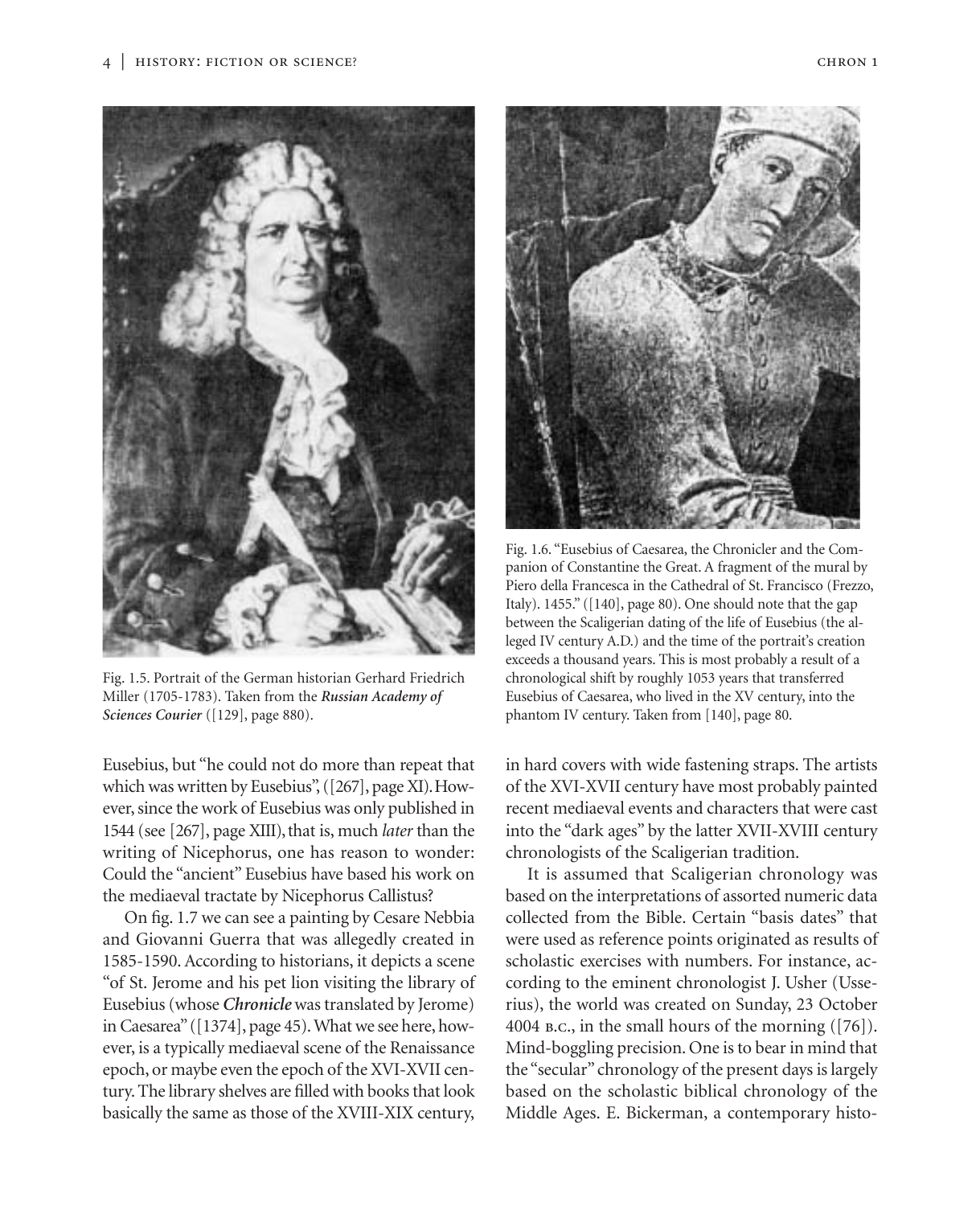rian, is perfectly right to note that "the Christian historians have made secular chronography serve ecclesial history… The compilation made by Hieronymus is the foundation of the entire edifice of occidental chronological knowledge." ([72], page 82).

Although "I. Scaliger, the founding father of modern chronology as a science, had attempted to reconstruct the entire tractate of Eusebius", as E. Bickerman tells us, "the datings of Eusebius, that often got transcribed erroneously in manuscripts  $(1 - A, E)$ , are hardly of any use to us nowadays" ([72], page 82).

Due to the controversy and the dubiety of all these mediaeval computations, the "Genesis dating", for instance, varies greatly from document to document. Let us quote the main examples:

5969 b.c. – the Antiochian dating according to Theophilus, see other version below;

5508 b.c. – the Byzantine dating, also known as "The Constantinople version";

5493 b.c. – Alexandrian, the Annian era, also 5472 b.c. or 5624 b.c.;

4004 b.c. – according to Usher, a Hebraic dating; 5872 b.c. – the so-called "dating of the seventy interpreters";

4700 b.c. – Samarian;

3761 b.c. – Judaic;

- 3491 b.c. according to Hieronymus;
- 5199 b.c. according to Eusebius of Caesarea;

5500 b.c. – according to Hippolytus and Sextus Julius Africanus;

5515 b.c., also 5507 b.c. – according to Theophilus; 5551 b.c. – according to Augustine ([72], page 69).

As we can see, this temporal reference point, considered fundamental for the ancient chronology, fluctuates within the span of 2,100 years. We have only quoted the most famous examples here. It is expedient to know that there are about two hundred various versions of the "Genesis date" in existence. On fig. 1.8 you can see an ancient painting of the seventy Bible translators commonly referred to as "the seventy interpreters" today.

The "correct Genesis dating" issue was far from being scholastic, and had been given plenty of attention in the XVII-XVIII century for good reason. The matter here is that many ancient documents date events in years passed "since Adam" or "since the Genesis". This is why the existing millenarian discrepancies between the possible choices of this reference point substantially affect the datings of many ancient documents.

I. Scaliger together with D. Petavius were the first ones to have used the astronomical method for proving – but not examining critically, the late mediaeval version of the chronology of the preceding centuries. Modern commentators consider Scaliger to have ipso facto transformed this chronology into a "scientific"



Fig. 1.7. Painting by Cesare Nebbia and Giovanni Guerra allegedly dated 1585-1590. Depicts St. Jerome visiting the library of Eusebius Pamphilus in Caesarea. We see a typically mediaeval scene of the Renaissance epoch or, possibly, of an even later age. Modern history assures us that all of this happened about a thousand years earlier, in the alleged IV century A.D. Taken from [1374], page 45.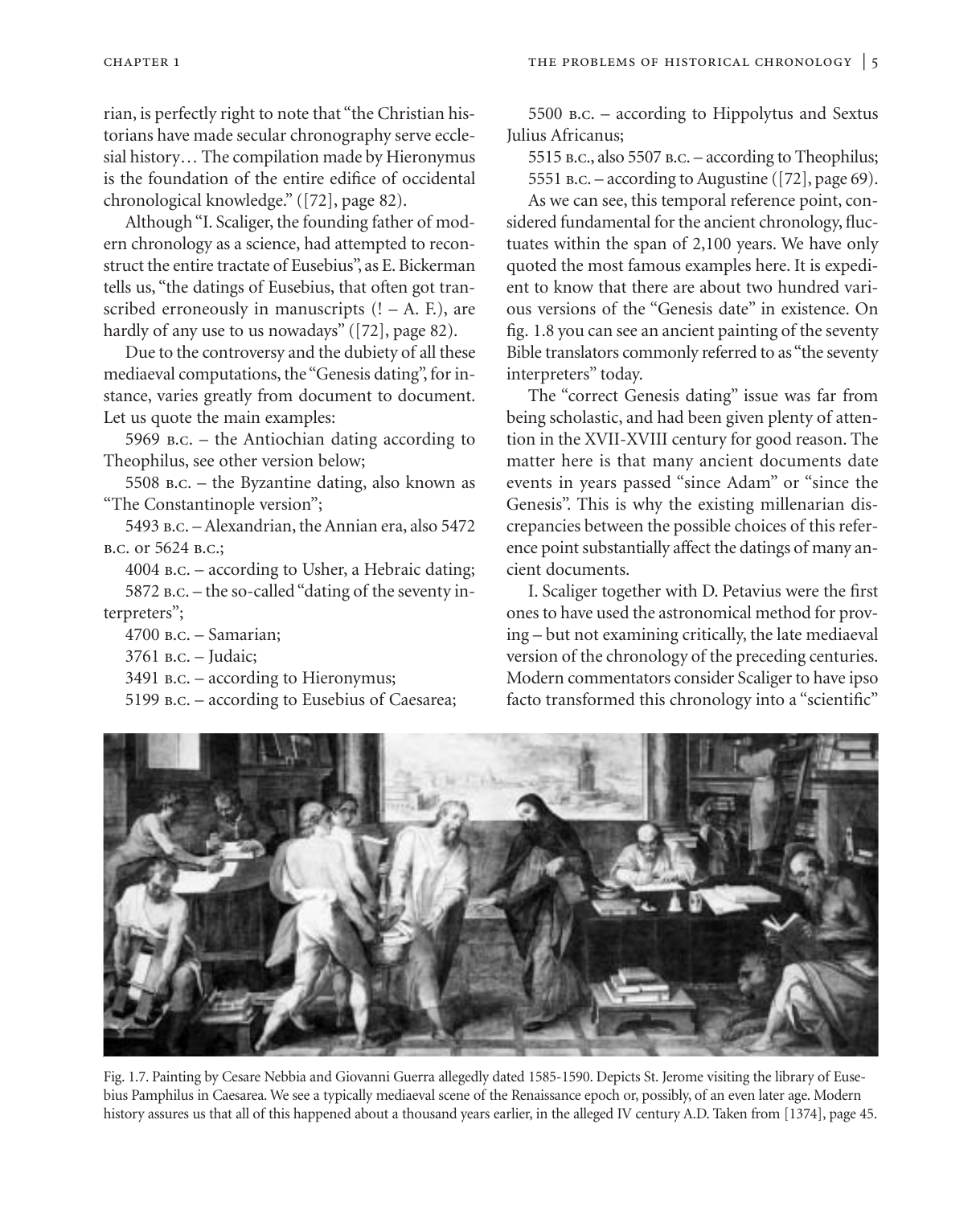

Fig. 1.8. Ancient miniature from the Ostrog Bible, allegedly dated 1581, showing the Bible's translators and interpreters, commonly referred to nowadays as "the 70 interpreters." It is assumed that they were responsible for dating Genesis to 5872 B.C. Taken from [623], page 165. Also see [745], Volume 9, page 17.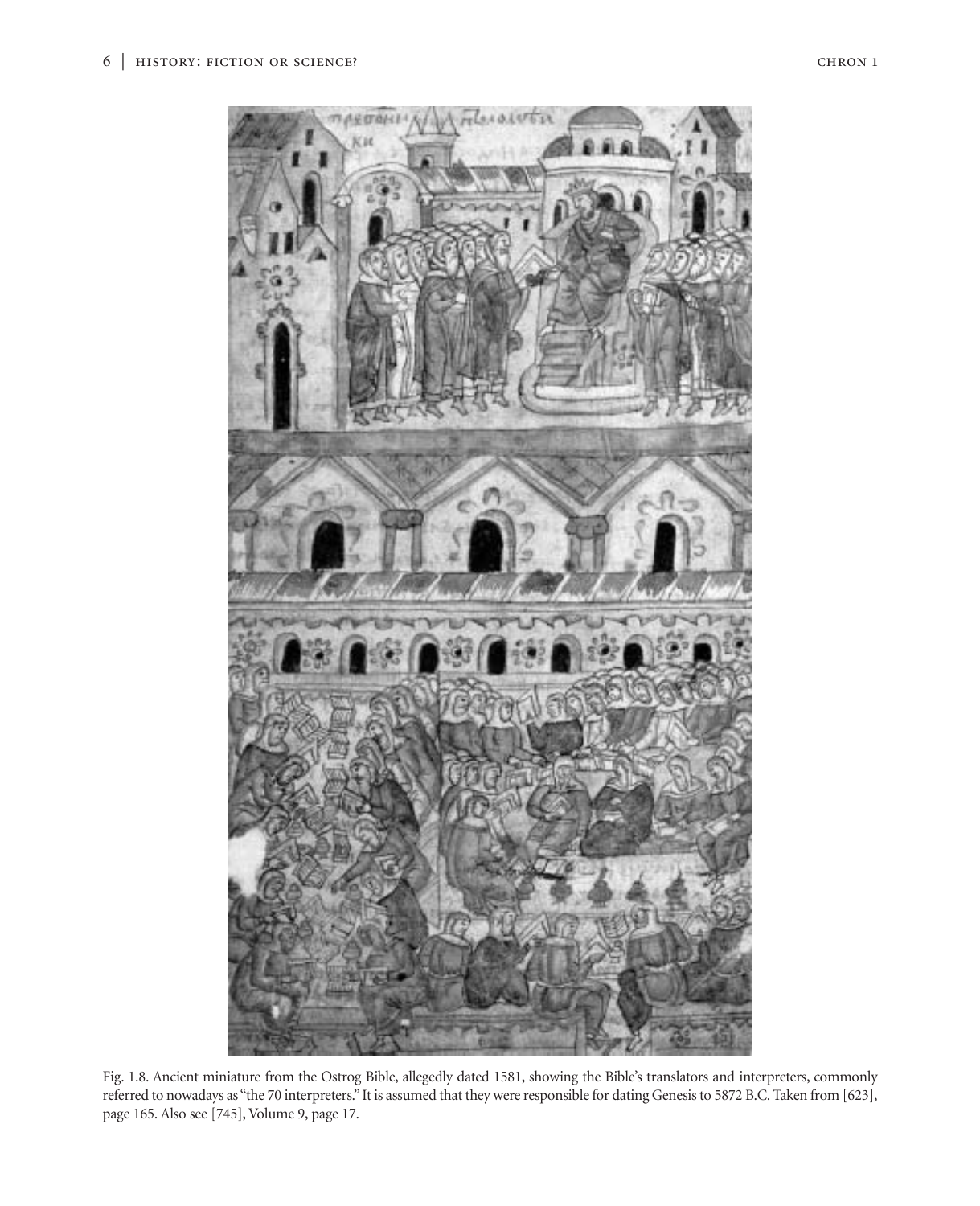one. This "scientific" veneer proved sufficient for the chronologists of the XVII-XVIII century to have invested unquestioning belief in the largely rigidified chronological date grid that they had inherited.

It is very significant that Scaligerian chronology was initially created within the paradigm of the Western European Catholic Church, which had remained in its firm control for a great amount of time. A. Oleinikov wrote, "The mediaeval theologians had often tried to calculate the age of the Earth interpreting assorted data contained in the Holy Writ." On having studied the text of the Bible,*Archbishop* Hieronymus had come to the conclusion that the world had been created 3,941 years prior to the beginning of modern chronology. His colleague Theophilus, the *Bishop of Antiochia,* had extended this period to 5,515 years. St. Augustine had added another thirty-six years; whilst the Irish *Archbishop* James Usher, who had obviously nurtured a fondness for precise numbers, had made the assumption that the world had been created in the early morning hours on 23 October 4004 b.c. ([616], page 8). Many eminent Western European chronologists of the XVI-XVII century have belonged to the clergy. I. Scaliger (1540-1609), for instance, was a theologian; Tischendorf (1815-1874), the founding father of paleography, was a Doctor of Divinity; Dionisius Petavius  $(1583-1652)$  – a Jesuit and an author of several theological writings ([82], page 320, comment 5).

Their absolute trust in the infallibility of what the ecclesial chronology told them, determined their entire Weltanschauung. Hence their attitude to the data offered by other disciplines was determined by whether or not it could serve the advocacy of this a priori assumption or the other, invariably based on the mediaeval ecclesial chronology that was later rechristened "scientific".

The fact that the clerical chronologists of the Occidental church have deified the endeavours of their predecessors of the XV-XVI century, excluded the very possibility of criticizing the foundations of chronology in any way at all, even minutely.

I. Scaliger, for instance, could not even conceive of such heresy as running a check on the chronological materials of the holy fathers (Eusebius and others): "Scaliger calls this work by Eusebius (the *Evangelical Preparation* – A. F.), *divine"* ([267], page VIII, Introduction). Trusting the authority of their predecessors

unconditionally, the chronologists reacted at external criticisms very bitterly. The same I. Scaliger makes a perfect demonstration of his attitude toward objective scientific criticisms in the following episode:"The eminent philologist Joseph de Scaliger, the author of the chronology that has received such high scientific acclaim, had turned into a keen quadraturist" ([458], page 130). Let us remind that a "quadraturist" was someone who tried to build a square equalling a given circle (disc) in area, using nothing but a pair of compasses and a ruler. This mathematical problem is insoluble as a principle, which is proven by geometry. However, I. Scaliger had published a book where he claims to have proved the "true quadrature" – which solved the problem, "The best mathematicians of the epoch – Viète, Clavius… have tried their hardest to prove to him that… his reasoning was incorrect – all in vain" ([458], page 130). The point here is that Scaliger's erroneous "proof" made the easy corollary, that the perimeter of an equilateral polygon with 196 angles being greater than that of the circle *circumscribing* it, which is, naturally, quite absurd. Nevertheless, "Scaliger and his supporters, who had a habit of defending their opinions vehemently, didn't want to acknowledge anything… replying… with maledictions and scornful epithets, and finally calling all the geometricians complete ignoramuses in what concerned geometry" ([458], page 130).

One might imagine how these people reacted towards attempts of analyzing their version of chronology critically.

Few are aware that Scaliger and Petavius had brought chronology to "perfection" and "absolutely precise datings" quoting the year, day, month, and sometimes even the time of day for all the principal events in history of humankind. For whatever reason, modern monographies and textbooks usually only quote the years of events according to Scaliger-Petavius, coyly omitting the month, day, and hour. It is verily a step backwards that deprives the chronology calculated in the XVII-XVIII century of its former splendour and fundamentality.

By the XIX century, the accumulated volume of chronological material grew to the extent of inducing respect a priori by its sheer scale, so the chronologists of the XIX century saw their objective in making minor corrections and not much else.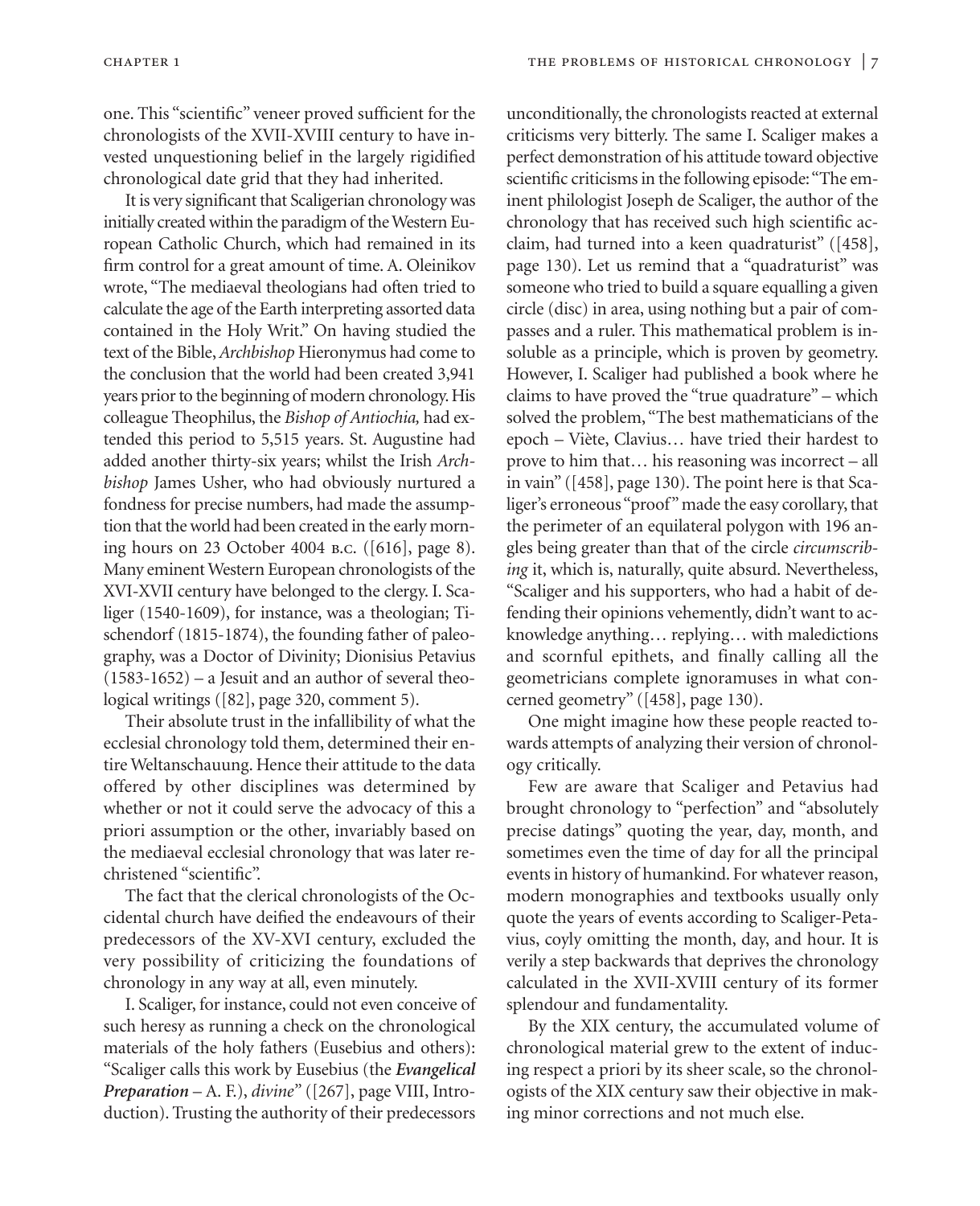

Fig. 1.9. The title page from one of the books by J. Hardouin, 1776.

Fig. 1.10. The title page from J. Hardouin's book in Edwin Johnson's English translation, 1909.



Fig. 1.11. The title page from one of R. Baldauf's books, 1902.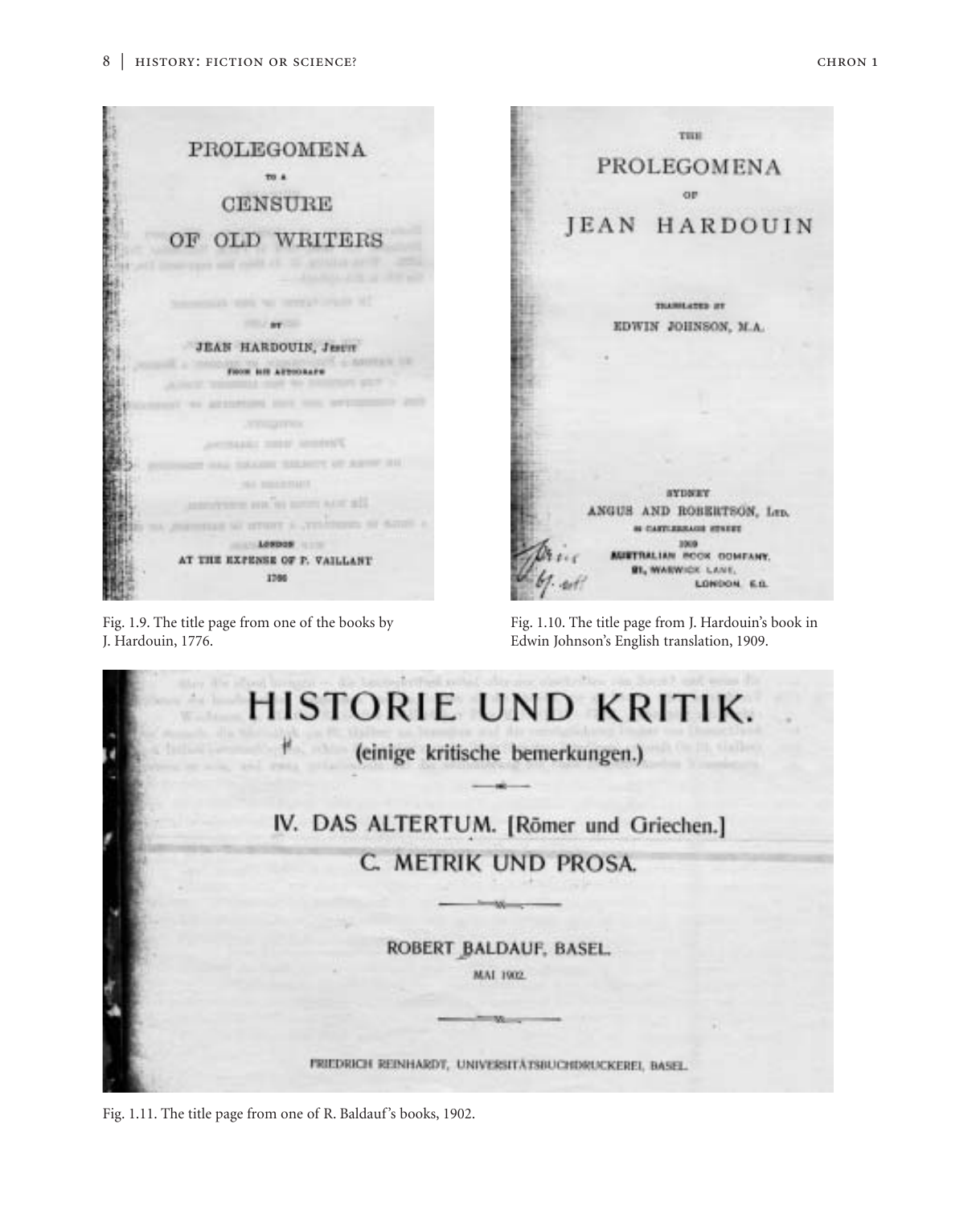

Fig. 1.12. The title page from one of E. Johnson's books, 1904.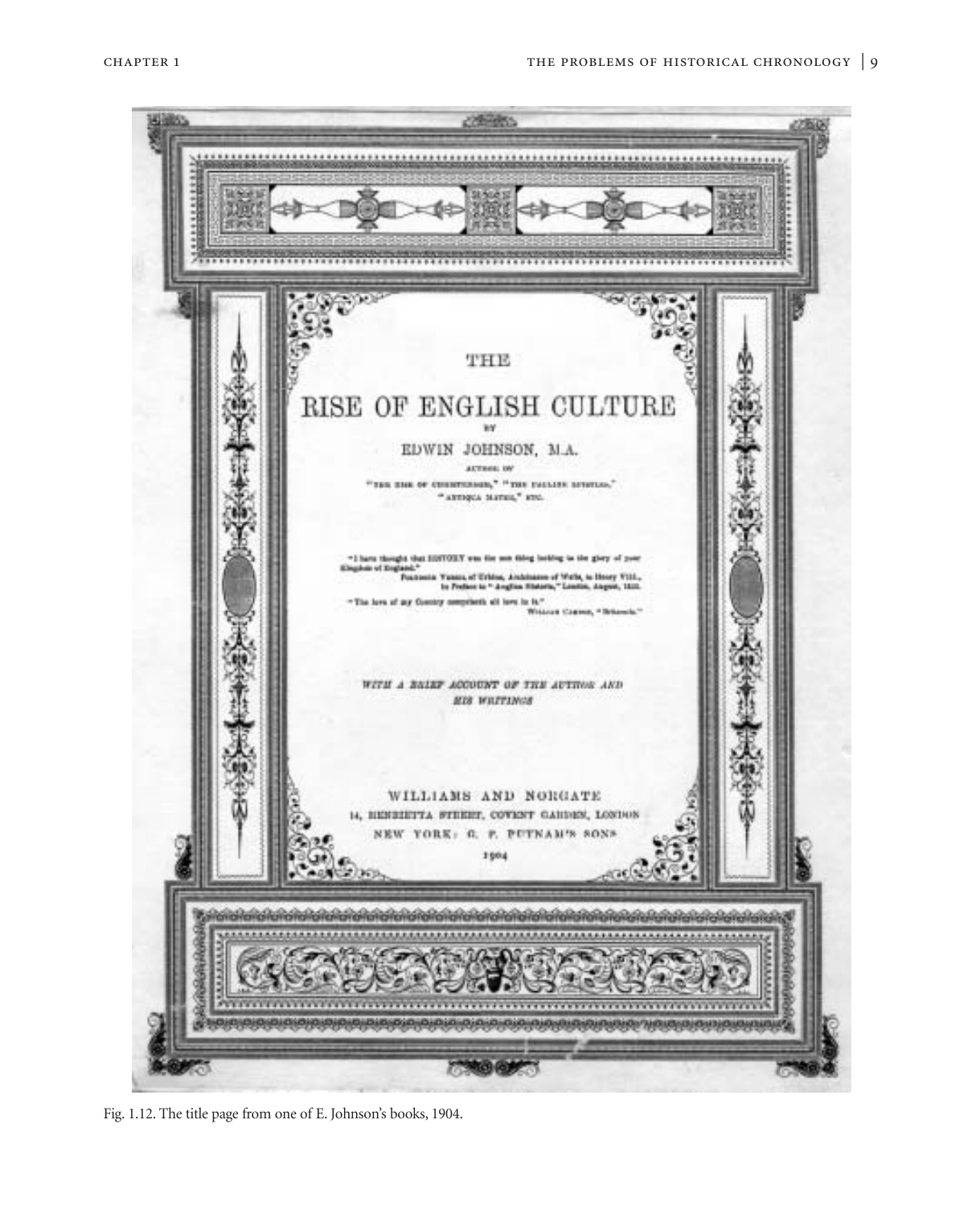

Fig. 1.13. A portrait of Sir Isaac Newton. Taken from [336], Volume 6, inset between pages 646-647.

The issue of veracity is hardly raised at all in the XX century, and the ancient chronology solidifies terminally in the very shape and form given to it by the writings of Eusebius, Hieronymus, Theophilus, Augustine, Hippolytus, St. Clement of Alexandria, Usher, Scaliger, and Petavius. To someone in our day and age, the very thought that historians have followed an erroneous chronology for about three centuries seems preposterous since it contradicts the existing tradition.

However, as chronology developed, specialists encountered considerable difficulties in trying to correlate the varied chronological data offered by ancient sources with the consensual Scaliger's version. It was discovered, for instance, that Hieronymus misdates *his own time* by a hundred years ([72], page 83).

The so-called "Sassanide tradition" separated Alexander the Great from the Sassanides by an interval of 226 years, which was extended to 557 by contemporary historians ([72], page 83). In this case, the gap exceeds 300 years.

"The Jews also allocate a mere 52 years for the Persian period of their history, despite the fact that Cyrus II is separated from Alexander the Great by 206 years (according to the Scaligerian chronology – A. F.)" ([72], page 83).

The basic Egyptian chronology has also reached us through the filter of Christian chronologists: "The list of kings compiled by Manethon only survived as quotations made by the Christian authors" ([72], page 77). Some readers might be unaware that "The Oriental Church avoided using the birth of Christ as a chronological point of reference since in Constantinople the debates about the date of his birth have continued well into the XIV century" ([72], page 69).

# **3. THE VERACITY OF THE SCALIGER-PETAVIUS CHRONOLOGY WAS QUESTIONED AS EARLY AS THE XVI CENTURY**

# **3.1. Who criticized Scaliger's chronology and where**

## *3.1.1. De Arcilla, Robert Baldauf, Jean Hardouin, Edwin Johnson, Wilhelm Kammeyer*

The doubts regarding the correctness of the consensual version aren't a recent phenomenon. They have quite a tradition behind them. N. A. Morozov wrote in particular that "the Salamanca University professor de Arcilla had published his works *Programma Historiae Universalis* and *Divinae Florae Historicae* where he had proved that the entire history of the Classical Age was mediaeval in its origin. This is exactly the same point of view that was shared by the Jesuit historian and archaeologist Jean Hardouin (1646-1724), who considered the Classical literature to have been written in monasteries during the preceding XVI century… The German Privatdozent Robert Baldauf wrote his *History and its Criticisms* in 1902-1903, proving that not only ancient history, but even that of the early Middle Ages, is a forgery of the Renaissance epoch and the subsequent centuries with the use of nothing but philological arguments" ([544], volume 7, pages VII-VIII, Introduction).

You can see the title page of one of Jean Hardouin's books on fig. 1.9, and that of its translation by Edwin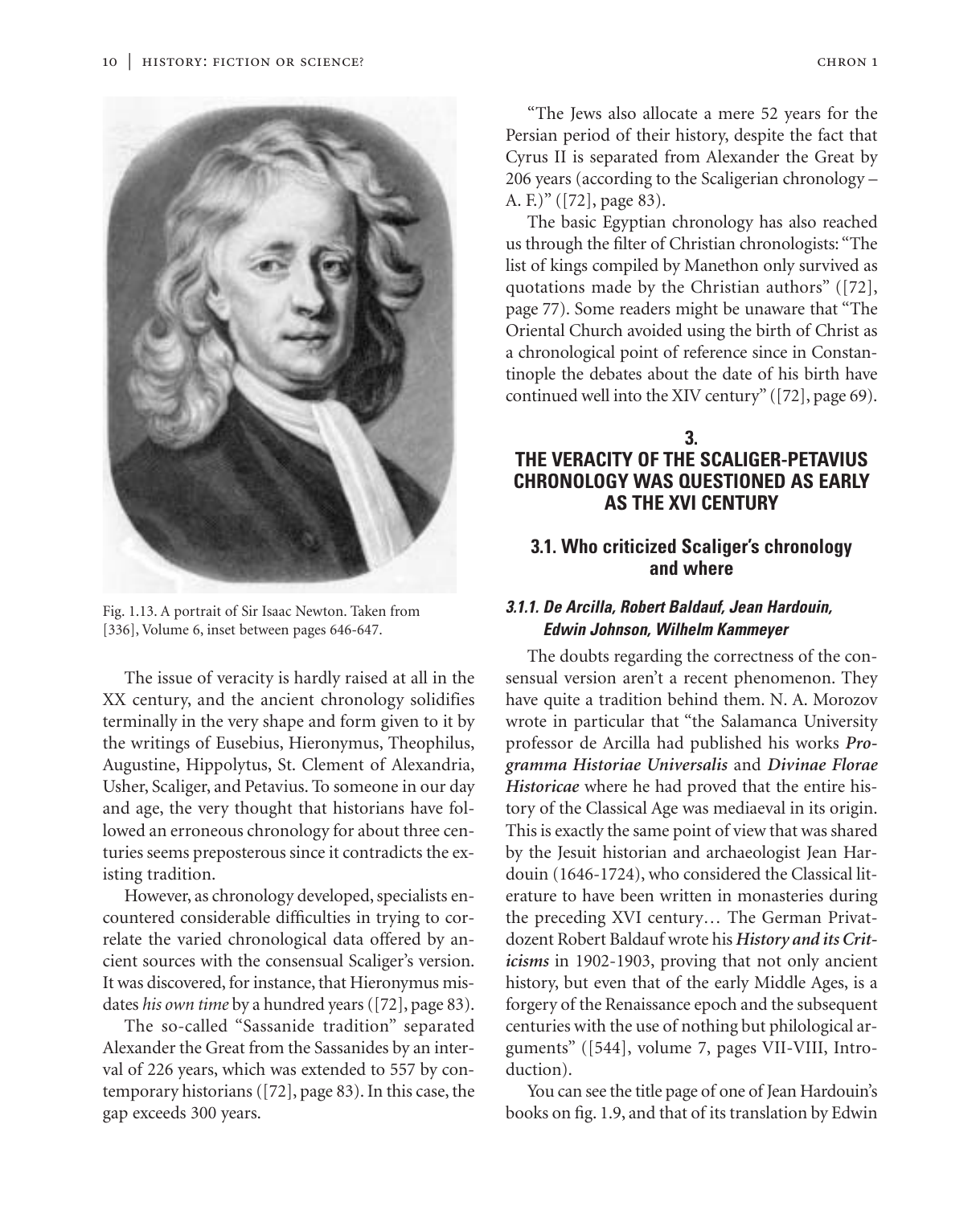Johnson on fig. 1.10. Fig. 1.11 shows us the title page of one of Robert Baldauf's writings.

The eminent English scientist Edwin Johnson (1842-1901), the author of several remarkable critical studies of ancient and mediaeval history, gave some severe and serious criticisms of Scaligerian chronology, fig. 1.12. The main conclusion that Edwin Johnson had arrived to over his many years of chronological research, was formulated thusly: "We are a lot closer in time to the Greeks and the Romans than what the chronological tables tell us" ([1214], page XXX). Edwin Johnson called for the revision of the entire edifice of the ancient and mediaeval chronology! His principal works were published in the late XIX – early XX century ([1214] and [1215]).

See more details concerning the research of Jean Hardouin, Robert Baldauf, and Wilhelm Kammeyer in the work by E.Y. Gabovitsch (Karlsruhe, Germany) quoted in CHRON7, Appendix 3.

#### *3.1.2. Sir Isaac Newton*

"Isaac Newton (1642-1727), an English mathematician, mechanician, astronomer, and physicist, the creator of classical mechanics, member of the Royal Society of London since 1672 and its president since 1703… had developed differential and integral calculus (independently from G. Leibnitz). He had discovered light dispersion and chromatic aberration, researched diffraction and interference, worked on the development of the corpuscular theory of light, made a hypothesis that combined the concepts of waves and particles, as well as building the reflecting telescope, formulating the principal laws of classical mechanics, discovering the Gravity Law, formulating the theory of movement of celestial bodies and the founding principles of celestial mechanics"(*The Soviet Encyclopaedic Dictionary*, Moscow, 1979, page 903). See fig. 1.13 for a portrait of Sir Isaac Newton.

Sir Isaac Newton occupies a special place among the critics of the Scaliger-Petavius version. He is the author of a number of profound works on chronology where he relates his conclusions regarding the inveracity of Scaliger's version in some of its principal parts. This research remains rather obscure for the contemporary reader despite having provoked major controversy in the past. The main chronological works of Newton's are the following ([1298]):



Fig. 1.14. The title page from the book by Sir Isaac Newton called *The Chronology of Ancient Kingdoms amended. To which is Prefix'd, A Short Chronicle from the First Memory of Things in Europe, to the Conquest of Persia by Alexander the Great* (London, J. Tonson, 1728). Taken from [1298].

1) *A short Chronicle from the First Memory of Kings in Europe to the Conquest of Persia by Alexander the Great*;

2) *The Chronology of Ancient Kingdoms Amended*, fig. 1.14.

Newton made a radical revision of the ancient chronology based on natural scientific ideas. Some – very few – events were *added extra age*. This is true of the legendary voyage of the Argonauts, which Newton determined to have occurred in the XIV century b.c. and not in X b.c., as was believed in his time period. However, the dating of this event is rather vague in later chronological studies of other chronologers as well.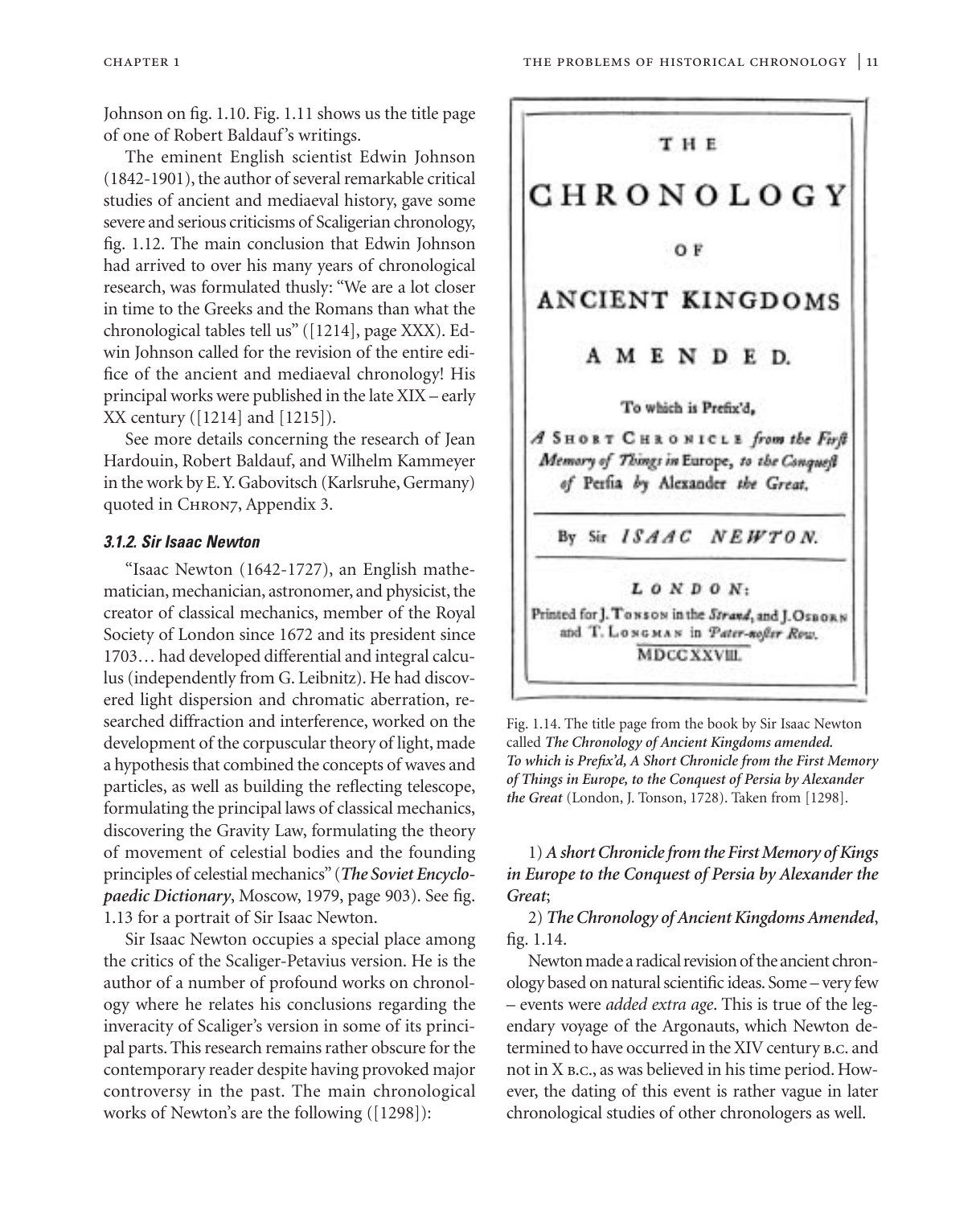The new chronology offered by Sir Isaac is a lot shorter than the consensual chronology of Scaliger. Newton moved most of the events dated as preceding the epoch of Alexander the Great, forward in time, *closer to us*. The revision isn't as radical as that contained in the writings of N. A. Morozov, who was of the opinion that the Scaligerian version of ancient chronology was only veracious starting in the IV century A.D. Let us mark that Newton did not go further in time than the  $B.C./A.D.$  mark in his research.

Contemporary historians have this to say about these works of Newton's: "They are the fruit of forty years of labour, diligent research and a tremendous erudition. Basically, Sir Isaac Newton had studied all of the major literary works on ancient history and all the primary sources beginning with ancient and oriental mythology" ([619], pages 104-105).

Modern commentators invariably come to the conclusion that Sir Isaac was wrong when they compare his conclusions to the consensual Scaligerian chronology. They say that:

"Naturally, without deciphered cuneiform and hieroglyphic writings, having no archaeological data due to the *non-existence of archaeology in that age,* bound by the presumption of veracity of the Biblical chronology and the belief in the reality of what was told in myths, Newton's errors weren't measured in mere tens of hundreds of years – he was thousands of years off the mark, and his chronology is far from being true even in what concerns the very reality of the events described. W. Winston wrote in his memoirs, 'Sir Isaac often saw the truth in mathematics intuitively, without even needing proof… But this very Sir Isaac Newton had compiled a chronology… However, this chronology isn't any more convincing than the most ingenious historical novel, as I have finally proved in my refutation thereof. O, how weak, how utterly weak even the greatest of the mortals can be in some regards'" ([619], pages 106-107).

What did Sir Isaac suggest exactly? Basically, he had analyzed *the b.c. chronology* of Ancient Egypt and Ancient Greece. He must have lacked the time for the analysis of more recent epochs, since this tractate only got published in the last year of his life.

For instance, the contemporary consensual version of chronology ascribes the first years of reign of the Egyptian Pharaoh Menes to approximately 3000 b.c.([1298]). Newton suggested that this event could be given a date as recent as 946 b.c. ([1298]). Thus, the shift forward in time comprises about 2000 years.

Nowadays the myth of Theseus is dated to the XV century b.c. However, Sir Isaac claimed that these events took place around 936 b.c.([1298]). Hence, the shift of dates forwarded that he suggests amounts to roughly 700 years.

The famous Trojan War is dated to roughly 1225 b.c. today ([72]), but Newton claims this event to have occurred in 904 b.c. ([1298]). The shift forward here is one of approximately 330 years. Et cetera.

Newton's main conclusions may be encapsulated as follows: He moves a part of the history of Ancient Greece about 300 years forward in time, closer to us. The history of Ancient Egypt, covering a span of several hundred years according to Scaliger, that is, 3000 b.c. and on, is moved forward in time by Newton and compressed into a time period as short as 330 years, namely, 946 B.C. - 617 B.C. Newton also moves some fundamental dates of the "ancient" Egyptian history about 1,800 years forward in time ([1298]).

Sir Isaac Newton only managed to revise the dates preceding 200 b.c. His observations were of a rather eclectic nature, and he could not find any system in these apparently chaotic re-datings.

We shall also briefly relate the publication history of Newton's work as told by the book [1141], which may lead one to certain conclusions. Newton seemed to have been wary of the plethora of complications that the publication of his tractate on chronology could lead him to. This work of his had commenced many years before 1727. The book had been re-written numerous times up until his death in 1727. It is noteworthy that the *Short Chronicle* wasn't intended for publication by its author; however, the rumours of Newton's chronological research had spread far enough, and the Princess of Wales expressed a wish to familiarize herself with it. Sir Isaac gave her the manuscript with the condition that no third party should learn of it. The same happened with Abbé Conti (Abbot Conti), who had started to lend the manuscript to interested scientists upon his return to Paris.

As a result, M. Freret had translated the manuscript into French and added his own historical overview to it. This translation had soon reached the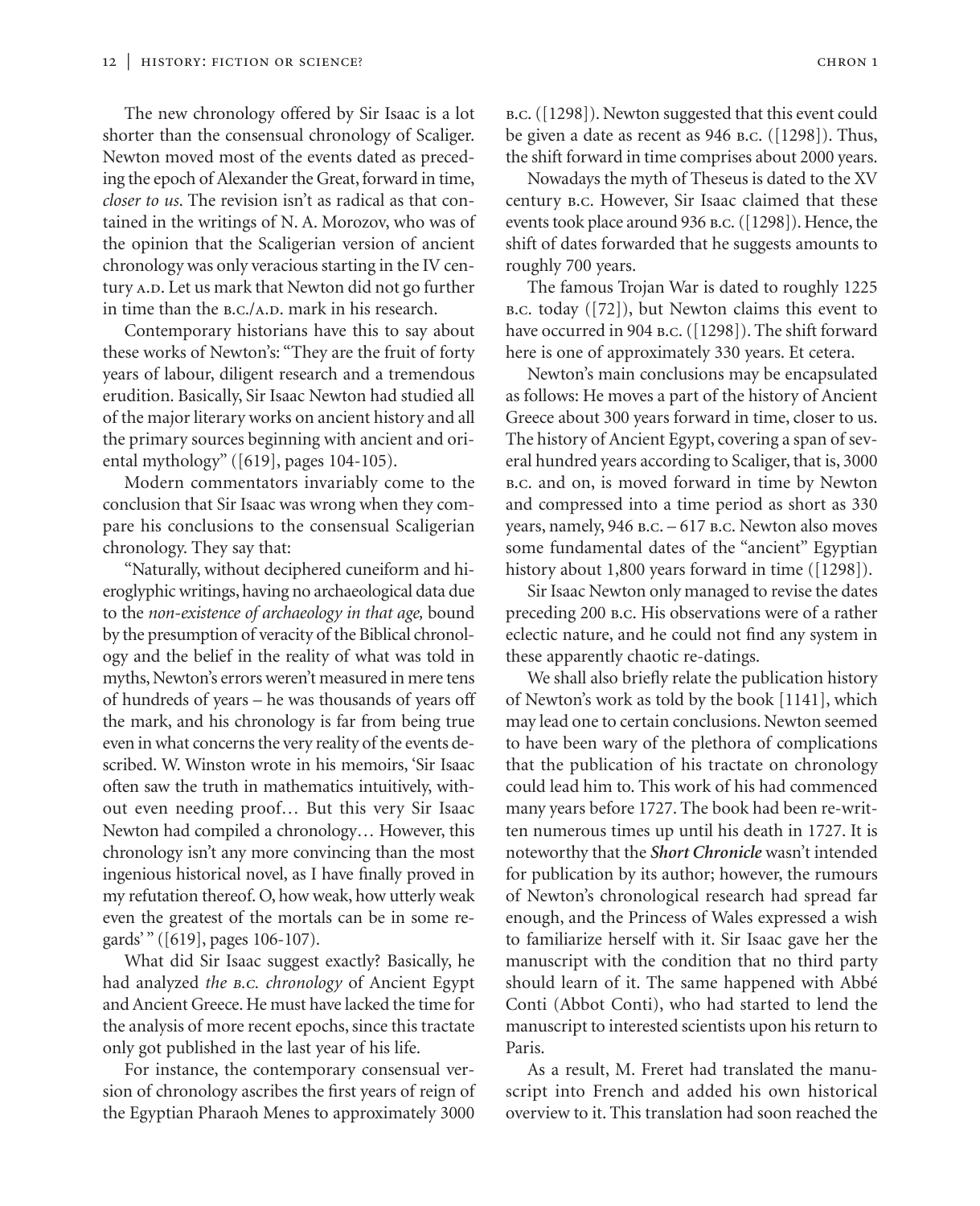Paris bookseller G. Gavellier, who had written Newton a letter in May 1724 eager to publish his writing. Not having received an answer, he wrote another letter in March 1725, telling Newton that he would consider Sir Isaac's taciturnity as acquiescence for the book's publication, with Freret's comments. No reply was given to that, either. Then Gavelier had asked his friend in London to get a reply from Newton personally. Their meeting took place on 27 May 1725, and Sir Isaac answered in the negative. But it was too late. The book had already been published under the following title: *Abrégé de Chronologie de M. Le Chevalier Newton, fait par lui-même, et traduit sur le manuscript Angélois (With observation by M.Freret)*. Edited by the Abbé Conti, 1725.

Sir Isaac received a copy of the book on 11 November 1725. He had published a letter in the *Philosophical Transactions of the Royal Society* (v. 33, 1725, page 315), where he accused the Abbé of breach of promise and publication without the author's consent. When Father Souciet started his attacks in 1726, Sir Isaac had announced the preparation of a more voluminous and detailed work on ancient chronology for publication.

All of these events took place shortly before Newton's death. He had sadly lacked the time for publishing a more in-depth book, and none of its traces remain in existence. Sir Isaac died in 1727, leaving his research of ancient history unfinished.

Could all this complicated history of the *Short Chronicle'*s publication be explained by Newton's fear of groundless attacks? What was the reaction to the publication of his book?

The mid-XVIII century press had seen a multitude of responses. Most of them were made by historians and philologists, and had voiced such negative opinions as "the blunders of the honoured dilettante" in regard to Newton's work. Only very few articles appeared that expressed support of his opinion. After the initial wave of responses subsided, the book was de-facto hushed up and withdrawn from scientific circulation.

In the XIX century, François Arago, the author of the revue ([30:1]), presumed Newton's chronological research unworthy of more than the following rather flippant remark: "By and large, Newton failed to come up with correct judgments in everything excepting mathematics and its applications… Apart from his theological opuses, the chronology that he had written is there to confirm our statement – the one Freret refuted immediately upon publication." Most probably, Arago decided not to get involved in the issue, and had quoted Freret's opinion without thinking twice about it.

Cesare Lombroso tries to bring the issue to conclusion in his notorious *Genius and Insanity* in the following manner:"Newton, whose mind amazed the entire humanity, as his contemporaries rightly state, was yet another one to have gone senile in his old age, although the symptoms in his case weren't quite as grave as those of the geniuses listed above. That must have been the time when he had written his *Chronology, Apocalypse* and *Letter to Bentley*, obscure, involved writings, quite unlike anything that he had written in his youth" ([462:1], page 63).

Similar accusations would later be addressed at N. A. Morozov, another one to have dared to revise chronology. They sound most peculiar in a scientific discussion, and, as we think, mask the inability to reply substantially.

#### *3.1.3. Nikolai Alexandrovich Morozov*

S. I. Vavilov wrote the following about N. A. Morozov: "N. A. Morozov managed to combine his selfless revolutionary devotion to his people with a completely amazing dedication to scientific work. This scholarly enthusiasm and this completely unconditional passionate love for scientific research should remain an example to be followed by all scientists, young and old" (Sergei Ivanovich Vavilov, *Essays and memoirs*, Moscow, Nauka Publishing, 1981, page 284).

The first researcher of our time who had raised the issue of providing scientific basis for the consensual chronology in its fullness and quite radically was Nikolai Alexandrovich Morozov, figs. 1.15, 1.16., 1.17. On fig. 1.18 we can see a monument to N. A. Morozov, and on fig. 1.19 – his museum home in the town of Borok in the Yaroslavl region.

N. A. Morozov (1854-1946) was an eminent Russian scientist and encyclopedist whose fortune was far from easy.

Morozov's father, Peter Alexeyevich Shchepochkin, was a rich landowner and belonged to the old aristocratic Shchepochkin family, see fig. 1.20. N. A. Mo-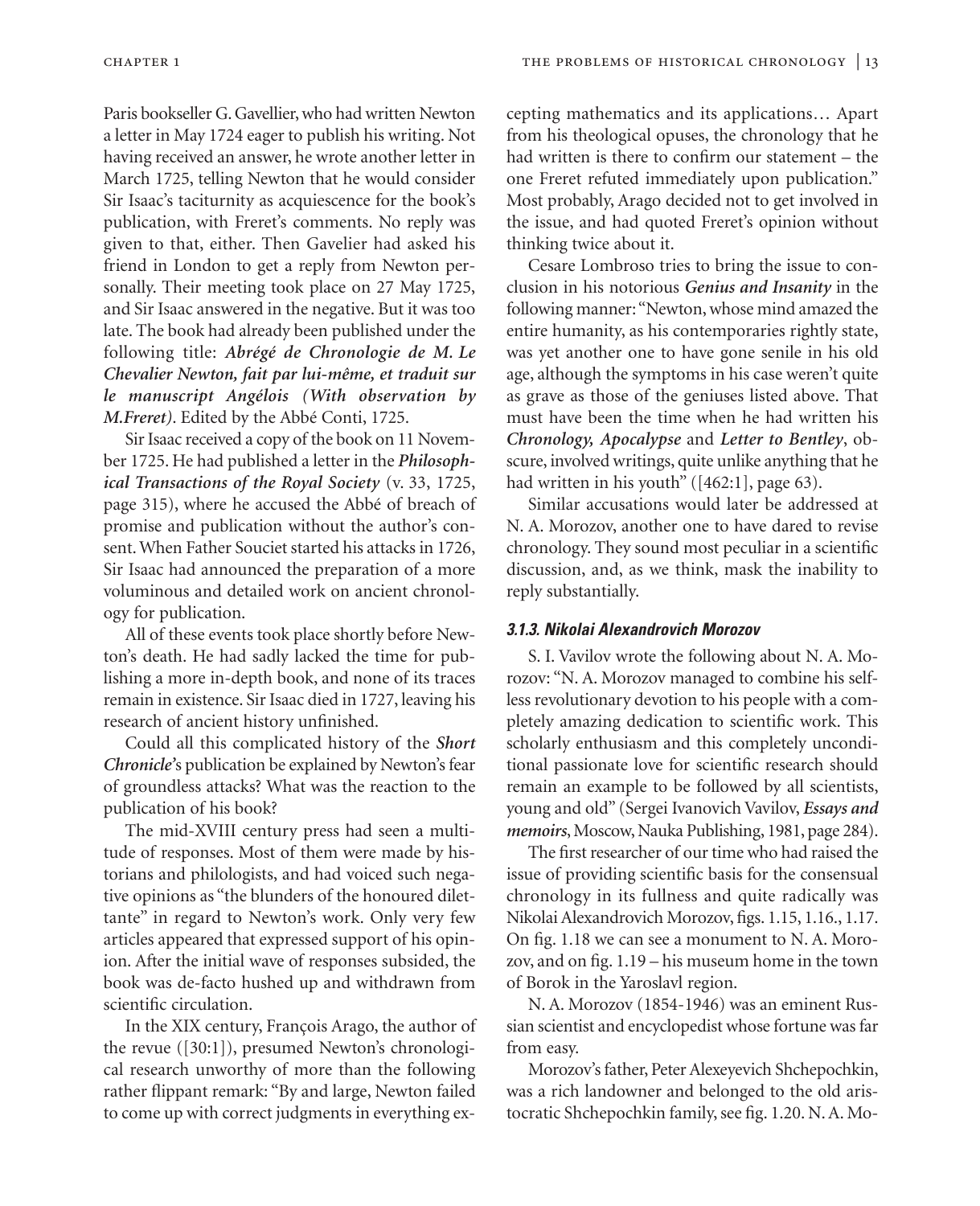

Fig. 1.15. A portrait of N. A. Morozov dated 1878. Taken from [687], Volume 1.



Fig. 1.17. A portrait of N. A. Morozov. Taken from [583].



Fig. 1.16. A portrait of N. A. Morozov. Taken from [687], Volume 2.



Fig. 1.18. Monument to N. A. Morozov on his grave in Borok, in the Yaroslavl Region. Taken from [583], p. 27.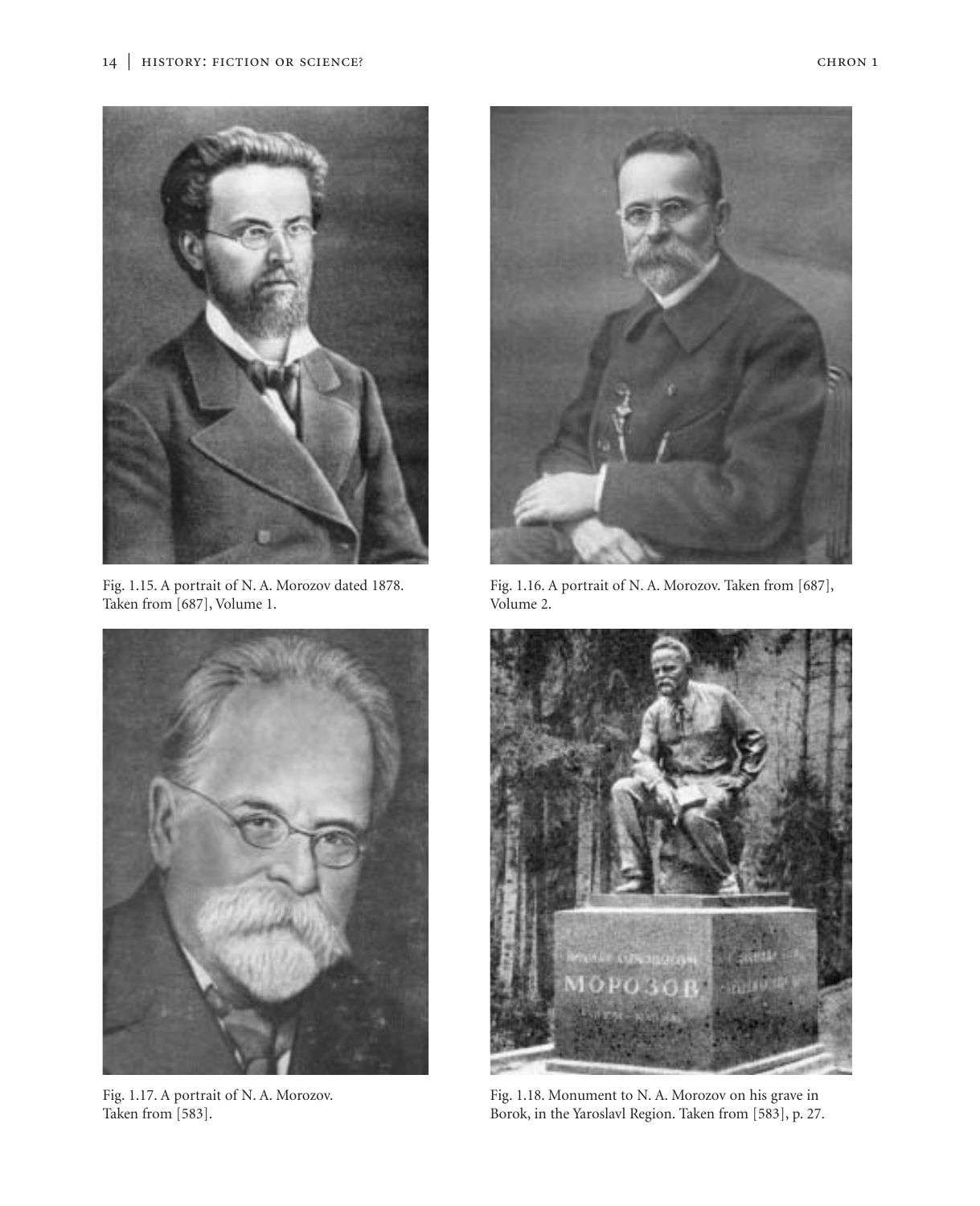

Fig. 1.19. The museum home of N. A. Morozov in Borok. Taken from [583], page 223.



Fig. 1.20. Peter Alexeyevich Shchepochkin, father of N. A. Morozov. Taken from [141], page 6.



Fig. 1.21. Anna Vasilievna Morozova, mother of N. A. Morozov. Taken from [141], page 7.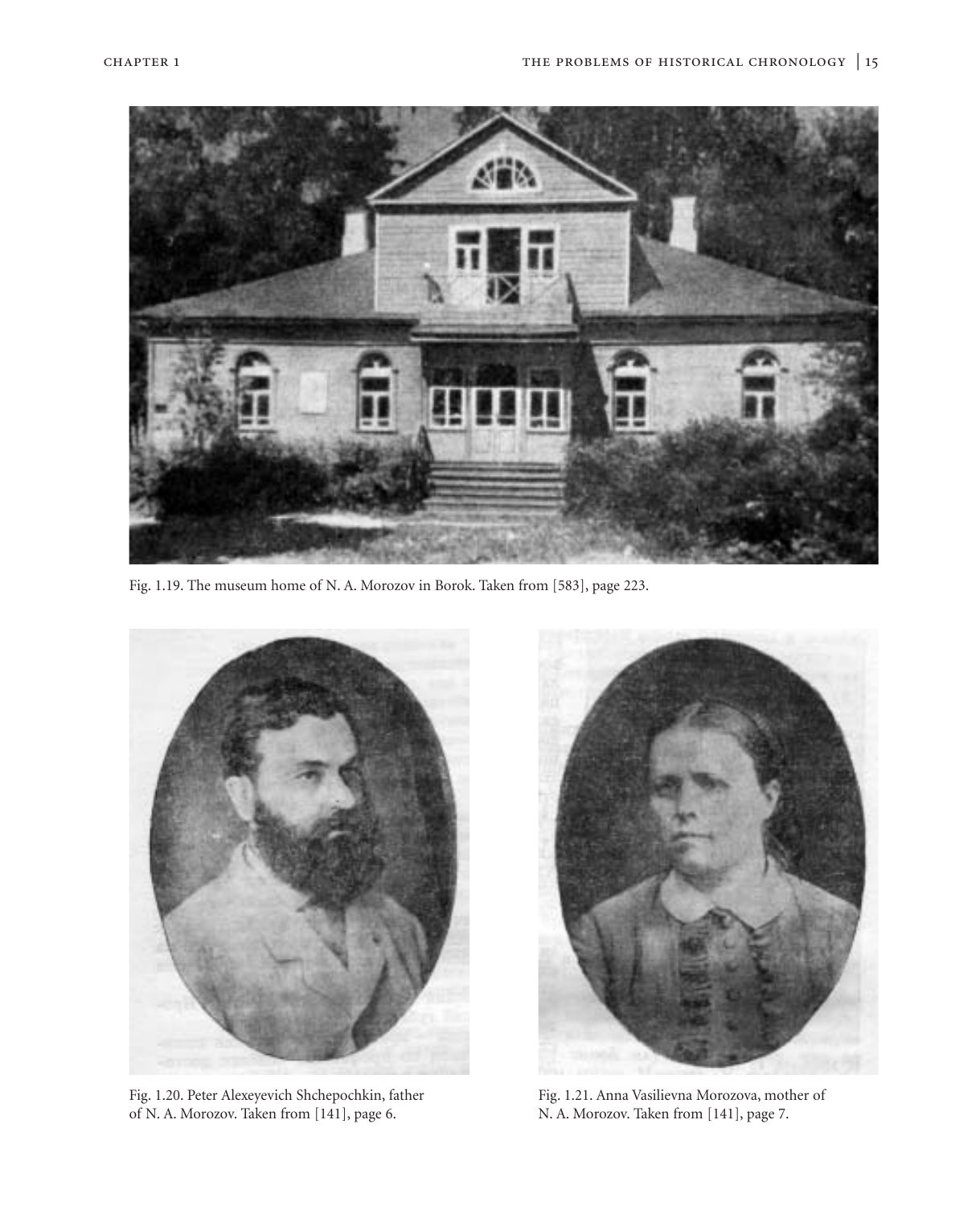

Fig. 1.22. The title page of the *Memoirs* by N. A. Morozov.

rozov's great-grandfather was a relation of Peter the Great. N. A. Morozov's mother was a simple serf peasant, Anna Vasilievna Morozova, whom P. A. Schepochkin married, after signing her liberty certificate. The church didn't confirm the marriage, and so the children received their mother's surname.

At the age of twenty, N. A. Morozov joined the libertarian Narodnaya Volya movement. In 1881 he was sentenced for incarceration in Schliesselburg for life, where he had studied chemistry, physics, astronomy, mathematics and history, all on his own. In 1905 he was let free, having spent 25 years in gaol. After having received his freedom, he had immersed himself in a vast body of scientific and pedagogical work. His *Memoirs* are of the greatest interest, see fig. 1.22. Many authors wrote about N.A. Morozov – his literary biography, for example, was written by M. A. Popovsky ([675]).

After the October revolution, Morozov became Director of the Lesgaft Institute for Natural Scientific Studies, where he had done the major part of his famous research in ancient chronology with the use of natural scientific methods, supported by enthusiasts and the staff of the Institute.

After N. A. Morozov left his Director's office, the Institute was completely reformed, possibly with the objective of casting the important historical research conducted there by N. A. Morozov and his group into oblivion.

N. A. Morozov was made Honourable Member of the Russian Academy of Sciences (which became the USSR Academy of Sciences in 1925), decorated with the Order of Lenin and the Red Banner of Labour. More about the body of his prominent work in chemistry and several other natural sciences can be read in such publications as [146], [147], [582], [583] and [584]. The official reference book of the USSR Academy of Sciences published in 1945 ([811]) lists the Honourable Members the Academy had in 1945. There were just three – N. F. Gamaleya, N. A. Morozov, and J. V. Stalin ([811], pages 37-38). Nikolai Alexandrovich Morozov is described as follows:"Elected in 1932, known by his works on a variety of astronomical, meteorological, physical, and chemical problems. Merited Scientist of the Soviet Republic of Russia. Honorary member of the Muscovite Society for Natural Studies. Lifelong member of La Société Astronomique de France. Lifelong member of the British Astronomical Association" ([811], page 37).

In 1907, N. A. Morozov published a book titled *Revelations in Storm and Tempest* ([542]) where he analyzed the dating of the New Testament Apocalypse and came to conclusions that contradicted the Scaligerian chronology. In 1914, he published *The Prophets* ([543]), which contains a radical revision of the Scaligerian datings of the Biblical prophecies. In 1924- 1932, N. A. Morozov published the fundamental work *Christ* in seven volumes ([544] see figs 1.23 and 1.24). The initial name of this opus had been *The History of Human Culture from the Natural Scientific Point of View.* It contains detailed criticisms of the Scaligerian chronology. The important fact discovered by Morozov was that the consensual Scaligerian chronology is based on an unverified concept.

Having analyzed a great body of material, N. A. Morozov put forth and partially proved the fundamental hypothesis that Scaliger's chronology had been expanded arbitrarily as compared to reality. This hypothesis was based on the "repetitions" that N. A. Morozov had found, namely, the texts that apparently described the same events, but are dated differently and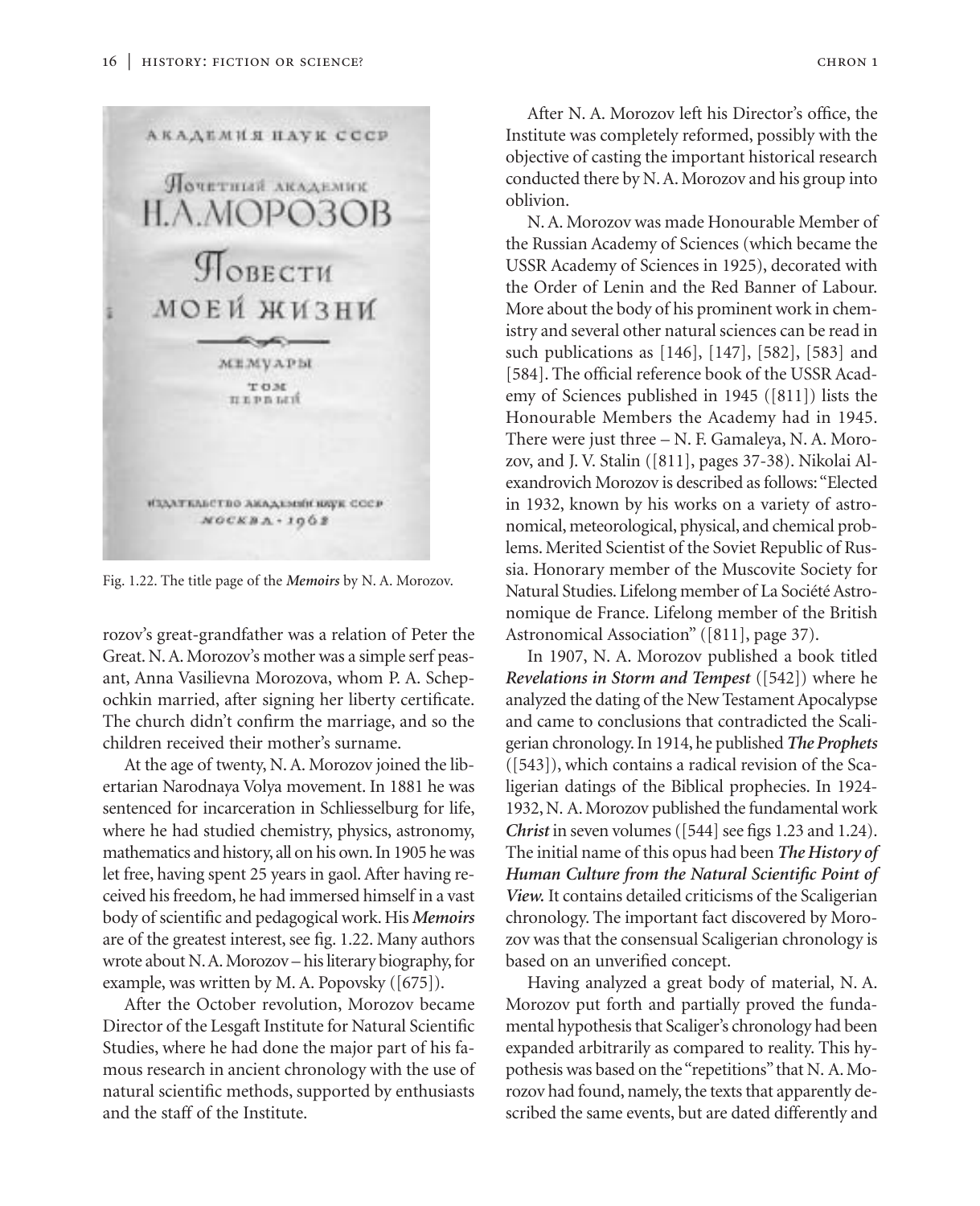

Fig. 1.23. The cover of the first volume of N. A. Morozov's œuvre titled *Christ*, 1927.

considered unrelated in our time. The publication of this work caused vivid discussions in the press, and its repercussions can be found in contemporary literature. There had been a number of rational counterarguments, but the critical part of *Christ* remained undisputable in its entirety.

Apparently, N. A. Morozov had been unaware of the similar works of Sir Isaac Newton and Edwin Johnson that were all but forgotten by his time. This makes the fact that many of Morozov's conclusions coincide with those of Newton and Johnson all the more amazing.

However, N. A. Morozov raised the issue as a much wider and more profound one, having encompassed the entire period up to the VI century in the frame of critical analysis, and found the need for a radical revision of datings. Despite the fact that N. A. Morozov had also failed to discover any sort of system in the chaos of altered datings that arose, his research was performed on a higher qualitative level than Newton's analysis. N. A. Morozow was the first scientist to have possessed the clear understanding of the ne-



Fig. 1.24. The title page of the first volume of N. A. Morozov's *Christ*, 1927, the State Publishing House, Moscow-Leningrad.

cessity of revising the datings of mediaeval events as well as those belonging to "ancient history". Nevertheless, N. A. Morozov did not go further than the VI century A.D. in time, considering the consensual version of the chronology of the VI-XIII century to be basically correct. We shall yet see that this opinion of his turned out to have been gravely erroneous.

Thus, the issues raised in our works are hardly new. The fact that they recur century after century, and get voiced ever louder, shows that the problem in question does exist. And the fact that the independently suggested alterations of the ancient chronology – those of I. Newton, E. Johnson, and N. A. Morozov – are close to each other in principle is a clear witness that the solution to the problem we're studying lies somewhere in this direction.

It is worthwhile to give a brief account of the creation of Morozov's *Christ*. His ideas met vehement opposition as early as during the publication stage. N. A. Morozov had to address Lenin as the Head of State personally in 1921 and ask him for support. V. I. Lenin had delegated the study of this issue to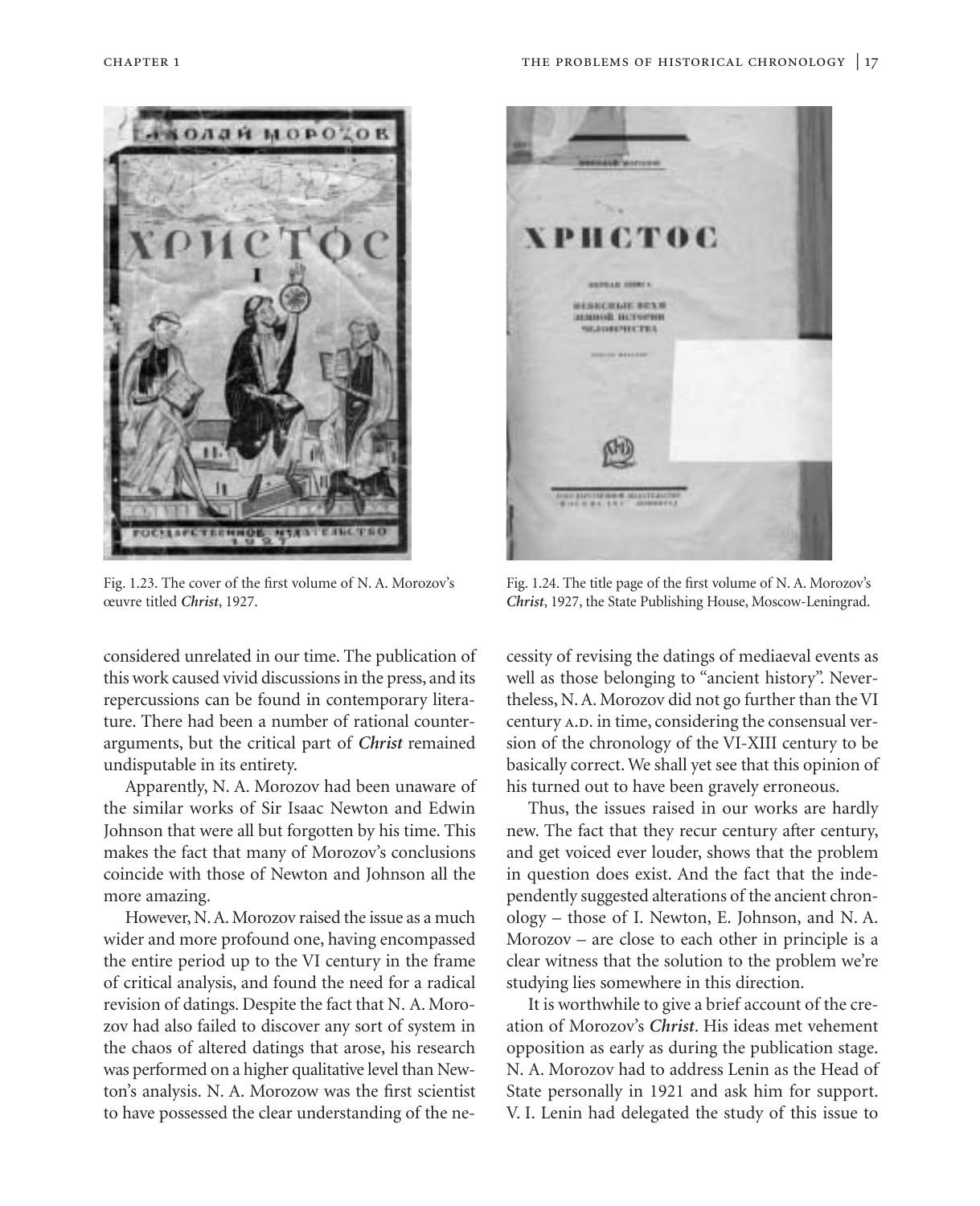A. V. Lunacharsky. Let us quote Lunacharsky's reply dated 13 April 1921:

"From Lunacharsky to Lenin, C 13.IV.1921,

Dear Comrade Lenin,

I have received your request in re Morozov's book *Christ*signed by Comrade Gorbounov. It would please me greatly to delegate this matter to the editing board responsible for such matters. I, for one, am familiar with the work in question. It is a perfectly preposterous thing that uses a ridiculous demonstration to prove the date of the solar and lunar eclipses that the Gospel refers to as having accompanied the Crucifixion and occurred on Friday, that Christ had lived in the fifth century and not in the first, and uses this data to deny the existence of such historical characters as Julius Caesar, who turns out to have really been identified as Julian the Apostate, Augustus, etc., also suspecting the falsification of the writings of Cicero, Horace, etc., as really referring to the Middle Ages, etc., etc.

I like and respect Morozov a lot, but this book is so bizarre that its publication shall definitely bring harm to the name of the author and the State Publishing House.

If serious science treated Morozov's demonstration concerning the Apocalypse with great suspicion, the book *Christ*, in its turn, can be regarded as completely absurd and based on the same scientific onesidedness.

If you consider this reply of mine not to be competent enough, I'll be glad to hand the book over to specialists for consideration.

The People's Commissar A. Lunacharsky." ([488], pages 271-272).

Shortly afterwards, having met N. A. Morozov personally and witnessed the detailed scientific report that the scientist had made during their meeting, A. V. Lunacharsky had radically changed his mind about the book and sent the following missive to Lenin as early as 12 August 1921, in complete contradiction of his previous letter:

"From Lunacharsky to Lenin,

12 August 1921.

To the State Publishing House, with a copy to be delivered to the Committee of People's Commissars.

Although I could not familiarize myself with the actual manuscript of Comrade Morozov's voluminous opus *Christ and His Time,* an oral report of its contents made by the author and a demonstration of several tables made me consider its publication as a matter of considerable importance, one that is to be addressed as soon as possible.

Since the work is rather large (three volumes, fifty sheets all in all), and seeing as how we still haven't emerged from the state of acute paper crisis, I would offer the Petersburg branch of the State Publishing House to cut the edition down to 4,000 copies at least, in order to get it published without delay.

People's Commissar of Education Lunacharsky." ([488], page 308).

The comment of the editors is also noteworthy ([488]):

"The contradiction between the two Lunacharsky's letters to Lenin dated 13 April and 12 August respectively can be explained by the fact that Lunacharsky had revised his initial reply. The complete collection of Lenin's works *erroneously* states that Lunacharsky expressed a negative opinion of Morozov's work later on calling it non-scientific in vol. 53, page 403, comment 145" ([488], page 310).

Nevertheless, the first volume of *Christ* took three more years to be published in 1924. Morozov had to request support from the government yet again. This time it took the participation of F. E. Dzerjinsky. Here is a fragment of F. E. Dzerjinsky's letter to Morozov dated 14 August 1924:

"Dear Nikolai Alexandrovich,

…I am prepared to provide any assistance you may need in order to get your writing published – just tell me what I have to do exactly, what obstacles need to be removed and what people I need to talk to.

I will be most glad if I manage to be of use to you in any way at all.

14/VIII. Kindest regards, F. Dzerjinsky"

All of the above notwithstanding, in 1932, after the publication of the seventh volume of *Christ*, Morozov's opponents had finally succeeded in stopping the publication of his further materials on the topic.

## *3.1.4. Recent publications of German scientists containing criticisms of Scaliger's chronology*

In the period since the publication of our works on chronology, which started to appear in 1980, several German scientists have also published the rather interesting results of their research containing a critical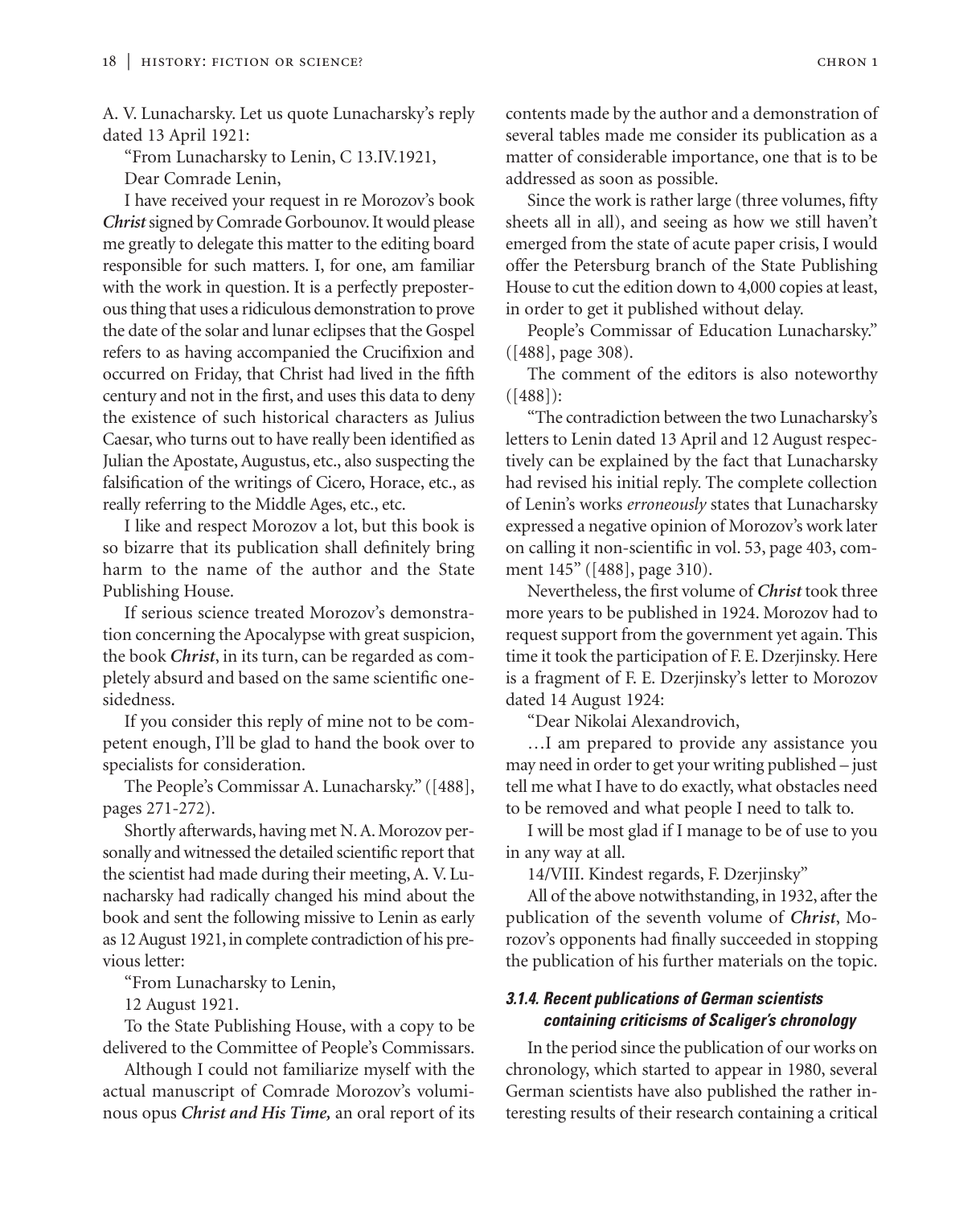analysis of the Scaligerian chronology. The first of these publications appeared in 1996; the ones we consider the most noteworthy are those written by Uwe Topper ([1462] and [1463]), as well as Heribert Illig's *Was There Really a Charlemagne?* ([1208]) which claims that many documents which we ascribe to Charlemagne's epoch today are really more recent forgeries, and builds a hypothesis that one needs to withdraw about three centuries from the mediaeval history, including that of Charlemagne's age.

It has to be said that the chronological obtruncation suggested by Heribert Illig is of a local nature; Illig and his colleagues are of the opinion that the contradictions they noticed in the Scaligerian history can be resolved by minor corrections, such as subtracting 300 years from the history of mediaeval Europe. Our works demonstrate the deficiency of such local expurgations; what we claim is that the entire edifice of the Scaligerian chronology needs a cardinal revision in all that concerns the times preceding the XIII-XIV century A.D.

The veracity of the Scaligerian chronology of "ancient" Egypt is questioned in *When Did the Pharaohs Live?* by Gunnar Heinsohn and Heribert Illig. One has to mention that the authors fail to make so much as a passing reference to the scientific œuvres of N. A. Morozov which were published in the early XX century. Morozov's epic body of work entitled *Christ,* which was published in 1924-1932 and questioned the entire chronology of "ancient" Egypt, pointed out the numerous "collations" of Egyptian dynasties and reasoned the necessity of a substantial concision of the "ancient"Egyptian history. Alack and alas, there are no known translations of Morozov's works except for the *German* text of the *Revelations in Storm and Tempest.* Despite our numerous appeals, Herbert Illig and his colleagues still refuse to recognize the existence of Morozov's research; it was only recently that the alternative History Salon presided over by Professor E. Y. Gabovitsch finally managed to get the name of N. A. Morozov mentioned in German scientific debates.

We should also point out Gunnar Heinsohn's *Assyrian Rulers Equalling Those of Persia* ([1185]), where certain parallels are drawn between the comparative "ancient" histories of Assyria and Persia. However, Heinsohn fails to raise the possibility of transferring the events of that age into the mediaeval epoch, leaving them in the "antediluvian" historical period, which we see as a mistake.

The suggestively titled *C-14 Crash* by Christian Blöss and Hans-Ulrich Niemitz ([1038]) is also interesting and contains a voluminous body of evidence used by the authors to question the feasibility of using the radiocarbon analysis method (in its current state, at least), as well as the dendrochronological method, for the dating of historical artefacts with any degree of proficiency. Also see the bulletin [1491].

## **3.2. The questionnable veracity of the Roman chronology and history. The hypercritical school of the XIX century**

Let us give a brief account of the situation with the Roman chronology, which has played a leading role in the chronology globally attributed to ancient times. Fundamental criticisms of the tradition commenced as early as the XVIII century, in the Academy of Scriptures and Fine Arts that was founded in Paris in 1701 and two decades later hosted extensive discussions about the veracity of the entire Roman tradition (Pouilly, Freret, etc). The accumulated materials provided the basis for the more in-depth criticisms of the XIX century.

One of the prominent representatives of this important scientific current, later dubbed *hypercriticism,* was the well-known German historian Theodor Mommsen, who pointed out discrepancies between accounts in such passages as:

"Despite the fact that Tarquin the Second had already been an adult by the time his father died, and that his reign had started thirty-nine years after that, he got inaugurated as a *young lad.*

Pythagoras, who had arrived in Italy almost an entire generation before the exile of the kings [which is supposed to have happened around 509 b.c. – A. F.] is nevertheless supposed to have been a friend of Numa Pompilius" ([538], page 876).

Historians are of the opinion that Numa had died around 673 b.c. The discrepancy here reaches a century at least. To carry on quoting from T. Mommsen:

"The state ambassadors who went to the city of Syracuse in the year 262 since the foundation of Rome, had conversed with Dionysius the Senior, whose reign started *eighty-six years later."* ([538], page 876)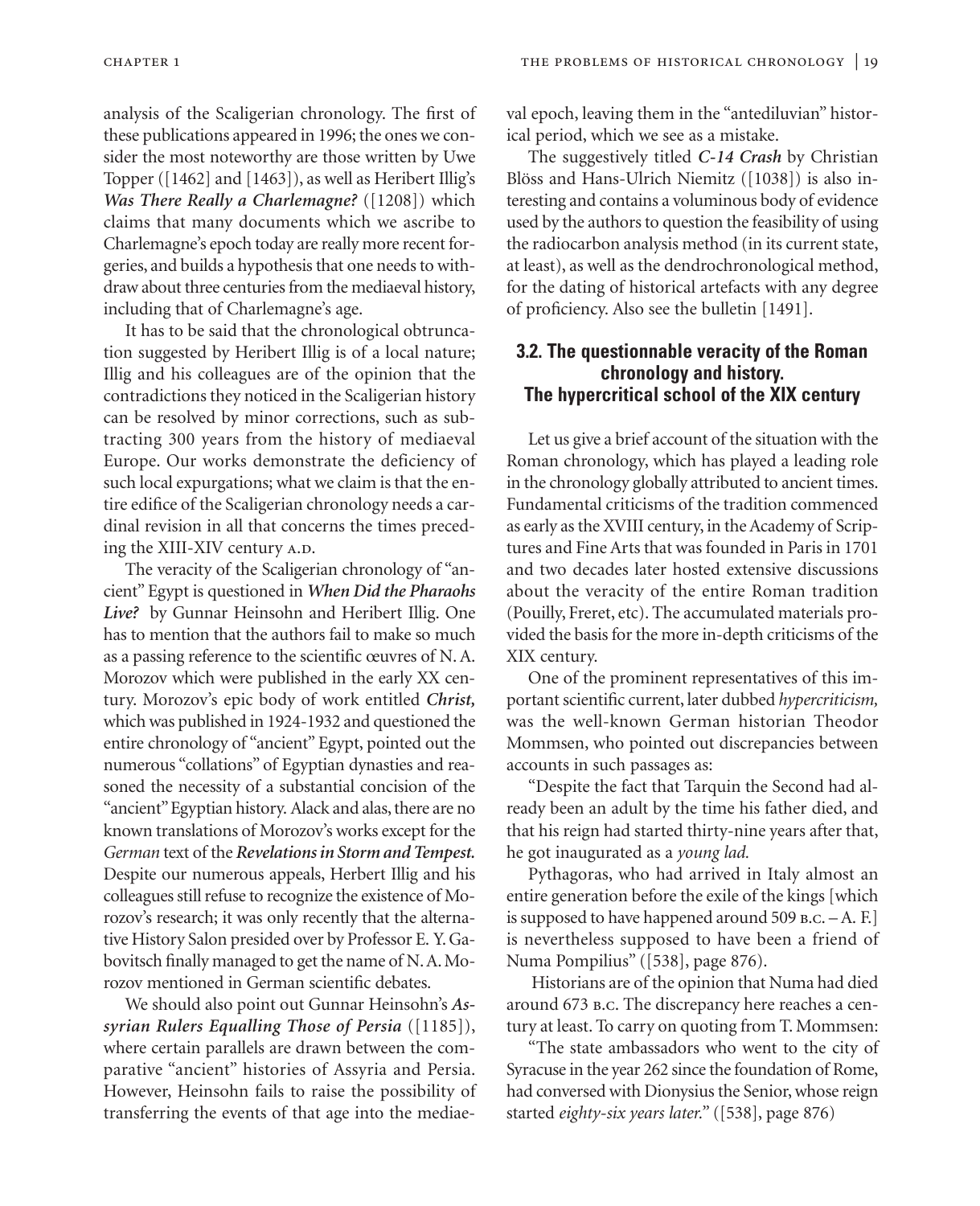



Fig. 1.25. Ancient miniature from Jean de Courcy's *Global Chronicle (Chronique de la Bouquechardière)*, titled *Trojans Founding Cities: Venice, Cycambre, Carthage, and Rome* ([1485], page 164). The Trojan War and the foundation of the Italian Rome are thus made practically simultaneous, although Scaliger's chronology separates these events by 500 years. Taken from [1485], ill. 201.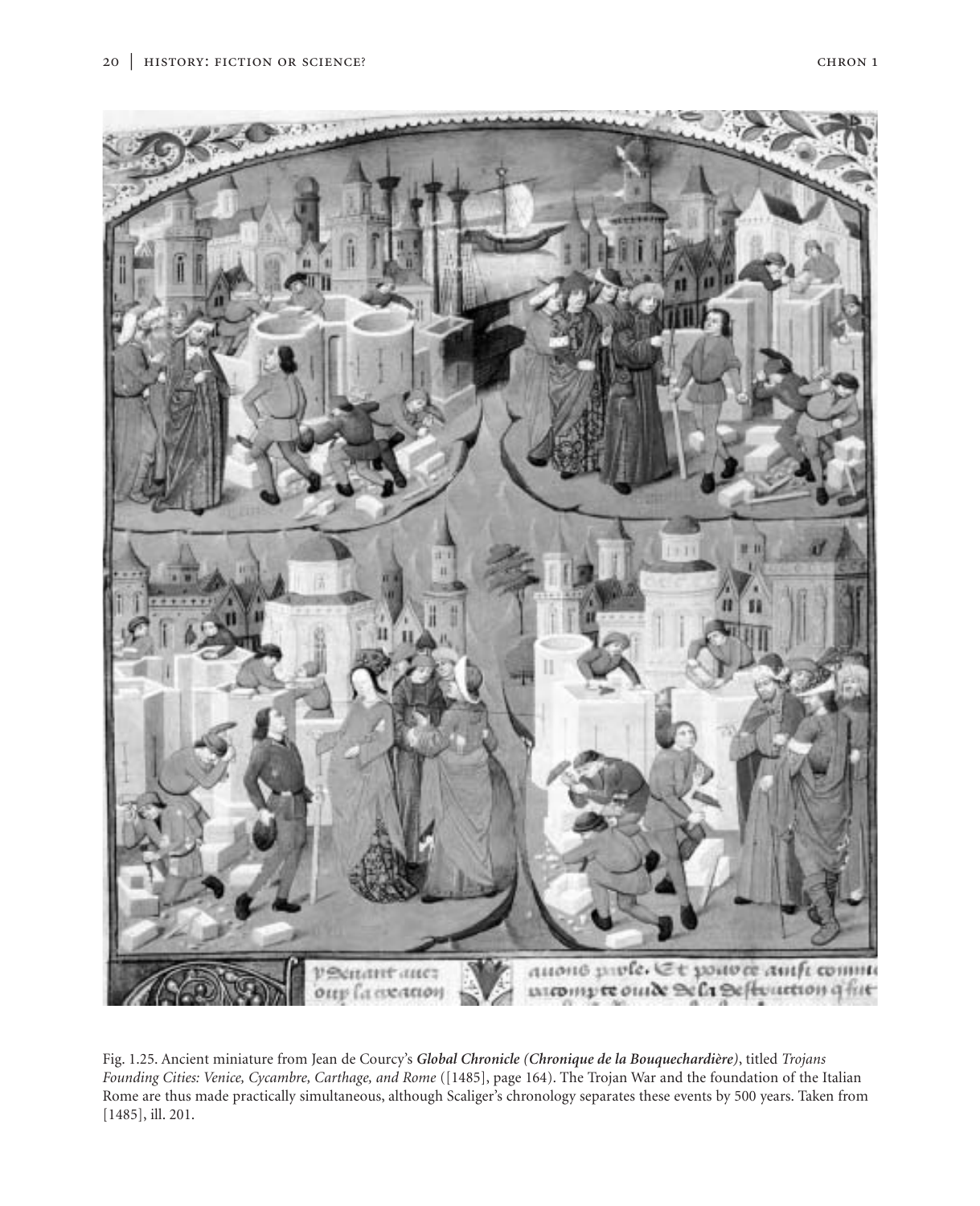

Fig. 1.26. Close-up of a fragment of the miniature. A curious detail is the warm fur hat with earflaps on the head of one of the Trojan kings. Taken from [1485], ill. 201.

What we see is a deviation of about eight decades.

The Scaligerian chronology of Rome is constructed upon a most flimsy foundation indeed. The time interval between different datings of the foundation of Rome, which is a date of the greatest importance, is as large as 500 years ([538], page 876, or [579], pages 23-24).

According to Hellanicus and Damastus, who are supposed to have lived in the IV century b.c., and whose opinion on this matter was later supported by Aristotle, Rome was founded by Aeneas and Ulysses, and named after the Trojan woman Roma ([579], pages 23-24). Several mediaeval authors concurred with this as well; in Jean de Courcy's *Chronique de la Bouquechardière (Global Chronicle)*, we see a miniature notably named "Trojans Founding Cities: Venice, Cycambre, Carthage, and Rome" ([1485], pages 164, 165). The miniature can be seen in fig. 1.25. One has to remark that it represents a mediaeval scene, and that the two Trojan kings who have arrived to inspect the building site are wearing warm fur hats with earflaps, q.v. figs. 1.26 and 1.27.

Thus, the foundation of Rome occurs immediately after the Trojan War which both Aeneas and



Fig. 1.27. Close-up of a fragment of the miniature. A curious detail is the warm fur hat with earflaps on the head of one of the Trojan kings. Taken from [1485], ill. 201.

Ulysses took part in. But in the consensual chronology of Scaliger, the interval between the Trojan War, which allegedly took place in the XIII century B.C., and the foundation of Rome, which is said to have occurred in the VIII century b.c., is 500 years. This means that either:

- **•** the foundation of Rome took place 500 years later than is generally thought;
- **•** the Trojan War occurred 500 later; or
- **•** the chronographers are deliberately lying about Aeneas and Ulysses founding Rome.

Also, what happens to Romulus in this scenario? Could Romulus have been another name for Ulysses? A lot of questions arise, as you can see, and they only increase in number once we start delving further in.

A propos, according to a different version the city was named by Romus, the son of Ulysses and Circe. Could this mean that Romus (or Remus, the brother of Romulus) was the son of Ulysses? This would be impossible within the paradigm of Scaliger's chronology, naturally.

The historian B. Niese has the following to say about it:

"Rome, as well as many other Italian cities, was con-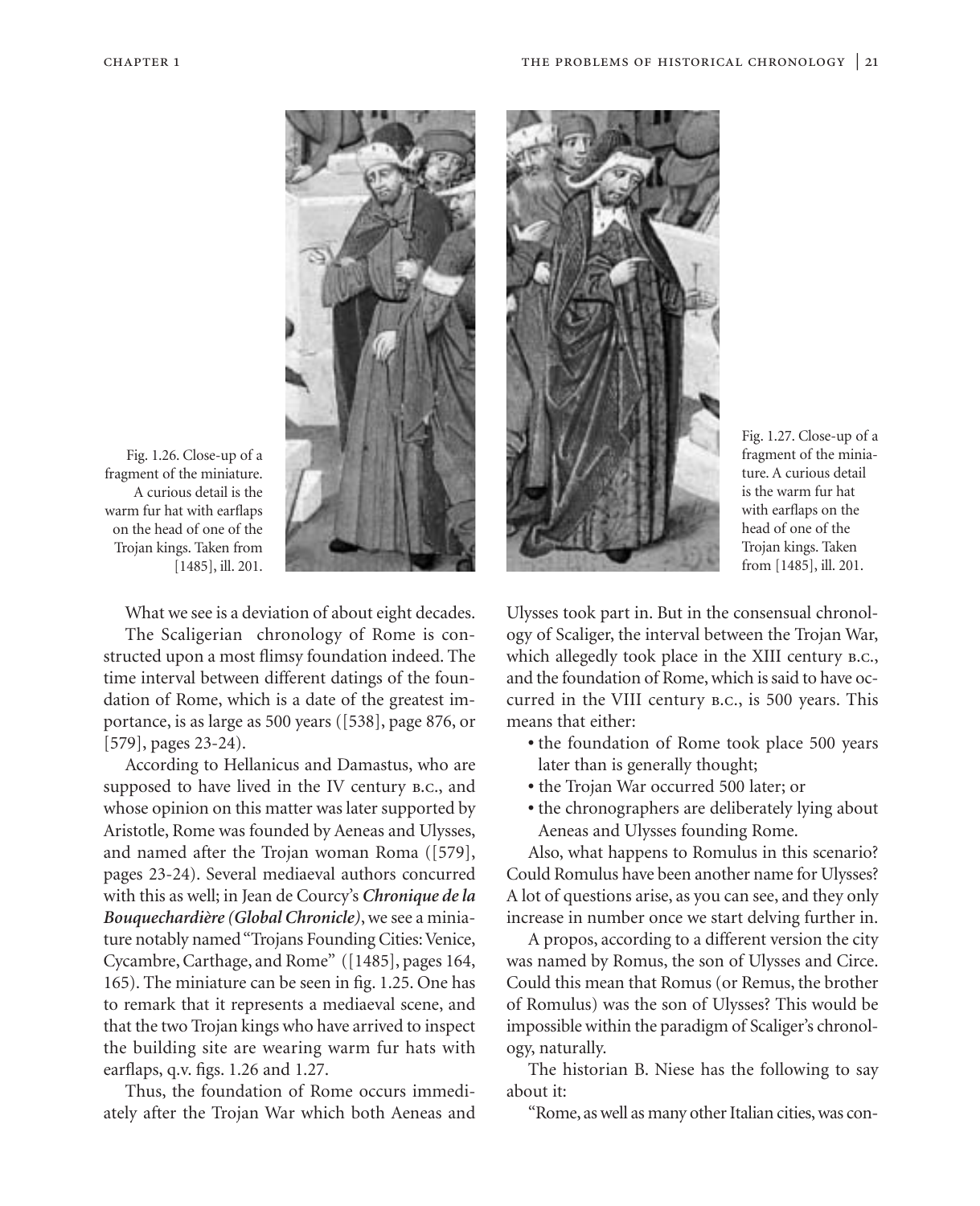sidered to have been founded by the heroes of Greece and Troy that wound up in those parts – there is a variety of legends to prove it. The most ancient one, the one that was quoted by Hellanicus and Damastus as early as the IV century b.c., and later by Aristotle, claims that the City was founded by Aeneas and Ulysses, and received its name after the Trojan woman Roma… Another version suggests Romus, the son of Ulysses and Circe, to have been its founder." ([579], page 23)

Let us reiterate that there are about 500 years separating this date from the consensual one.

Such tremendous fluctuations in the determination of a date as important as that of the Foundation of the City (Rome) affect the datings of a great number of documents using it as a temporal reference point. The well-known *History* by Titus Livy is one of them. Actually, the identification of the City with the Italian Rome is one of the hypotheses of the Scaligerian chronology. The possibility that the City could have been the famous *Rome upon the Bosporus*, or Constantinople, also known as *Czar-Grad,* or the City of the Kings, cannot be excluded.

By and large, historians are of the opinion that "the traditional Roman history has reached us via the works of a mere handful of authors; the most fundamental one doubtlessly being the historical opus by Titus Livy" ([719], page 3). It is alleged that Titus Livy was born around 59 b.c., and described a 700-year period of Roman history. 35 books survived out of his original 144. The first publication of his writings took place in 1469, and was based *on a manuscript of unknown origin currently lost* ([719], page 3). The discovery of a manuscript with five more works occurred in Hessen some time later ([544]).

T. Mommsen wrote:

"In what concerns… the global chronicle, everything was a lot worse… The development of the historical science gave hope for traditional history to be verified by documents and other dependable sources, but the hope was buried in complete frustration. The more research was conducted and the deeper it went, the more obvious the difficulties in writing a critical history of Rome became." ([539], page 512)

Furthermore, Mommsen tells us that:

"…*the numeric inveracities* have been systematic in his works [referring to Valerio Anciate – A. F.] until the contemporary historical period… He [Alexander Polyhistor  $-$  A. F.] gave an example of putting the missing five hundred years that had passed since Troy fell and until Rome had been founded into chronological perspective [we have to remind the reader that according to a chronological version that differs from the consensual one, Rome was founded immediately after the Fall of Troy ([579], pages  $23-24$ ) – A. F.]... having filled this period with a list of ghostly rulers, just like the ones that were used widely by the chronographers of Egypt and Greece; apparently, he was the one who brought the kings Aventinus and Tiberinus, as well as the Albanian clan of Sylvians, into existence. The descendants didn't miss their opportunity to invent first names and periods of reigning – they even painted portraits for better representation." ([539], pages 513-514)

These criticisms are also reviewed by Niese ([579], pages 4-6).

Theodor Mommsen was far from being the only scientist to suggest the revision of these most important dates from the "ancient times".

A detailed account of what the historians later labelled the "ultra-sceptical stance" – the version questioning the veracity of the chronology of the "Royal Rome," as well as our entire knowledge of the first five centuries of Roman history can be found in [92] and [498]. The problems inherent in making the Roman documents concur with the chronology of Scaliger are related in [1481].

According to the historian N. Radzig:

"The matter here is that the Roman manuscripts did not make it till our times, so all of our presumptions are based on whatever the Roman annalists have to tell us. But even here… we run into major difficulties, the principal one being that even the annalist material is represented very poorly." ([719], page 23)

The Great Annals of Rome had perished ([512], pages 6-7). It is assumed that the Roman *fasti* gave yearly chronological lists of all the civil servants of ancient Rome. These tables could theoretically provide for a trustworthy chronological skeleton of sorts.

However, the historian G. Martynov inquires:

"How do we make this all concur with the *constant controversy* that we encounter all over the texts of Livy, in the names of the consuls, their frequent omission, amongst other things, and a *complete laissez-faire attitude to the choice of names?…* How do we make it cor-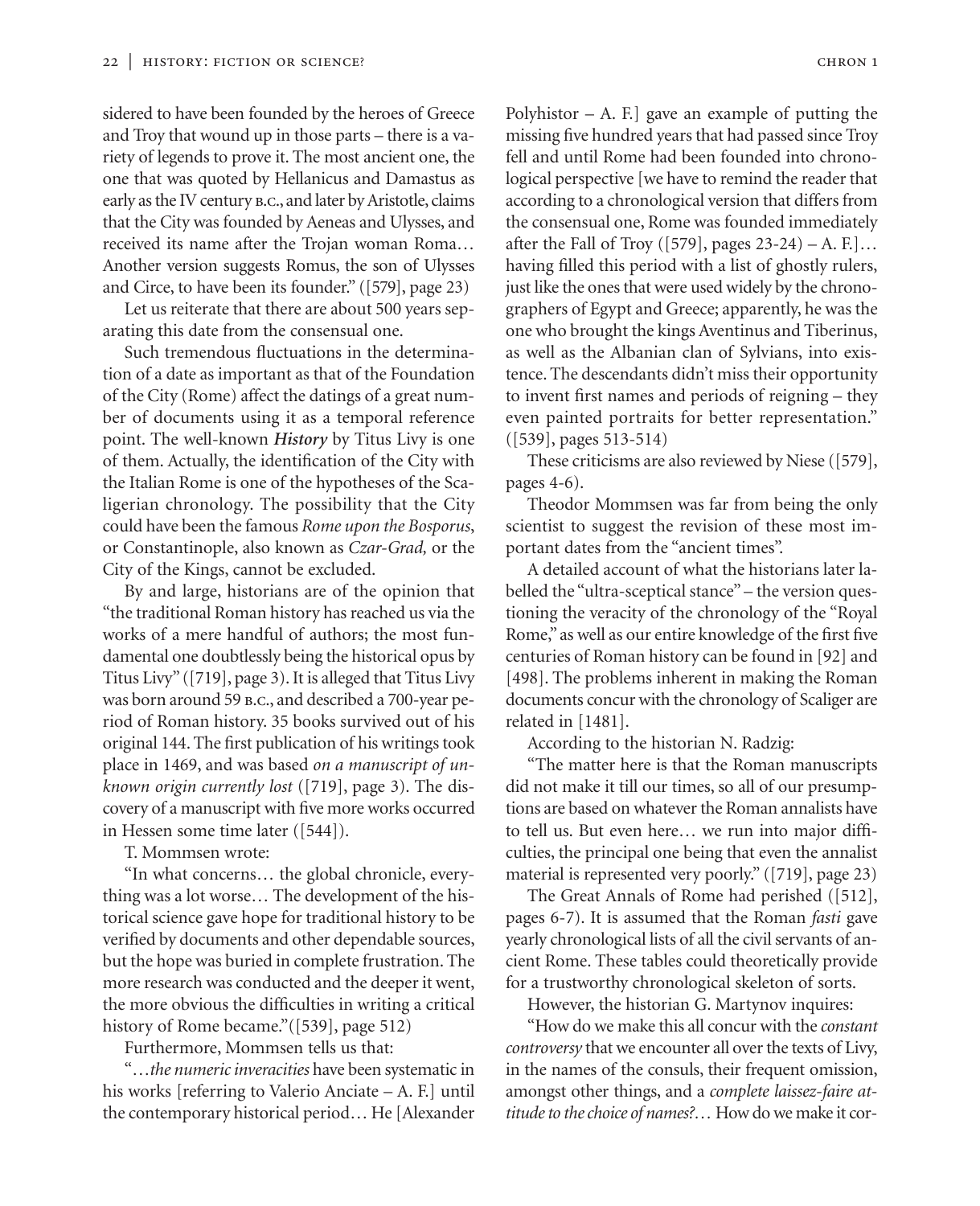respond with the names of the military tribunes? *The fasti are literally mottled with errors and distortions that one cannot make heads or tails of.* Livy himself had already been aware of how *flimsy* this foundation of his chronology was." ([512], pages 6-7, 14)

G. Martynov sums up with the following:

*"Neither Diororus nor Livy possess a correct chronology…* we cannot trust the *fasti,* which tell us nothing about who was made consul in which year, or the cloth writings that led Licinius Marcus and Tubero to *contradictory conclusions.* The most trustworthy documentation is the kind that turns out to be *much more recent forgeries* after in-depth analysis." ([512], pages 20, 27-28)

It is thus somewhat disconcerting to hear the modern chronologer E. Bickerman assure us of the following: "Since we possess full lists of Roman consuls for 1050 years… the Julian dating for each one of them can be deduced easily, given that the ancient datings are veracious" ([72], page 76). The closetongued implication is made that we possess a definite trustworthy Julian dating of the foundation of Rome, despite the fact that the 500-year fluctuations of this date affect the entire consul list, as well as the whole history of "ancient" Rome based on this list.

The actual monograph of E. Bickerman ([72]) also sadly fails to contain so much as a hint of a *justification* for the fundamental dates in the "ancient" chronology. Instead of relating the dating basics, the book just offers a number of individual examples that explicitly or implicitly refer to the *a priori known* scheme of the consensual Scaligerian chronology.

## **4. THE PROBLEMS IN ESTABLISHING A CORRECT CHRONOLOGY OF "ANCIENT" EGYPT**

The significant discrepancies between the chronological data offered by the ancient sources and the global chronology of the ancient times as devised in the XVII century arose in other areas as well. For instance, the establishment of the Egyptian chronology presented some substantial difficulties, since a great many documents contain chronological contradictions. Let us examine the correlation between the classical *History* by Herodotus, and the Scaligerian chronology.

For instance, during his consecutive and coherent account of Egyptian history, Herodotus calls Cheops *the successor* of Rhampsinitos ([163], 2:214, page 119). The modern commentator will immediately "correct" in the following manner: "Herodotus creates confusion in chronology of Egypt – Rhampsinitos (Ramses II) was a king of the XIX dynasty (1345-1200 b.c.), whilst Cheops belonged to the IV (2600-2480 b.c.)" ([163], page 513, comment 136).

The discrepancy here equals 1200 years, no less. Just think of what the figure implies and of its sheer value: *twelve hundred years.* Let us carry on. According to Herodotus, Asychis was succeeded by Anysis ([163], 2:136-137, page 123). Modern commentary is also rash to tell us that "Herodotus *leaps* from the end of the IV dynasty (about 2480 b.c.) to the beginning of the Ethiopian reign in Egypt (about 715 b.c.)" ([163], page 514, comment 150).

The leap is one of 1800 years. *Eighteen hundred years!* 

In general, it turns out that "The chronology of kings given by Herodotus does not concur with that found in the fragments of Manetho's list of kings" ([163], page 512, comment 108). As a rule, the chronology of Herodotus *is much shorter* than Scaliger's version. The temporal distances between kings according to Herodotus are often thousands of years shorter than corresponding periods as given by Manethon.

The *History* of Herodotus contains a great number of "minor errors", those of 30-40 years; however, they only come to existence as a result of attempts at fitting his *History* into the Scaligerian chronology. We quote some of the numerous examples of such occurrences. The modern commentator tells us that "Herodotus confuses king Sesostris with the king Psammetix I" ([163], page 512). Also: "Pittacus could not have met Croesus in 560 b.c. [by the way, Herodotus does not give the date in such terms – A. F.], since he had died in 570 B.C." ([163], page 502). Another event related by Herodotus is commented upon thusly: "It is an error made by Herodotus… Solon could not have met Croesus" ([163], page 502).

But how can this be true? Herodotus devotes an entire page to relating the interactions between Croesus and Solon ([163], 1:29-31, page 19). The Scaligerian chronology, on the other hand, tells us no such interactions ever took place.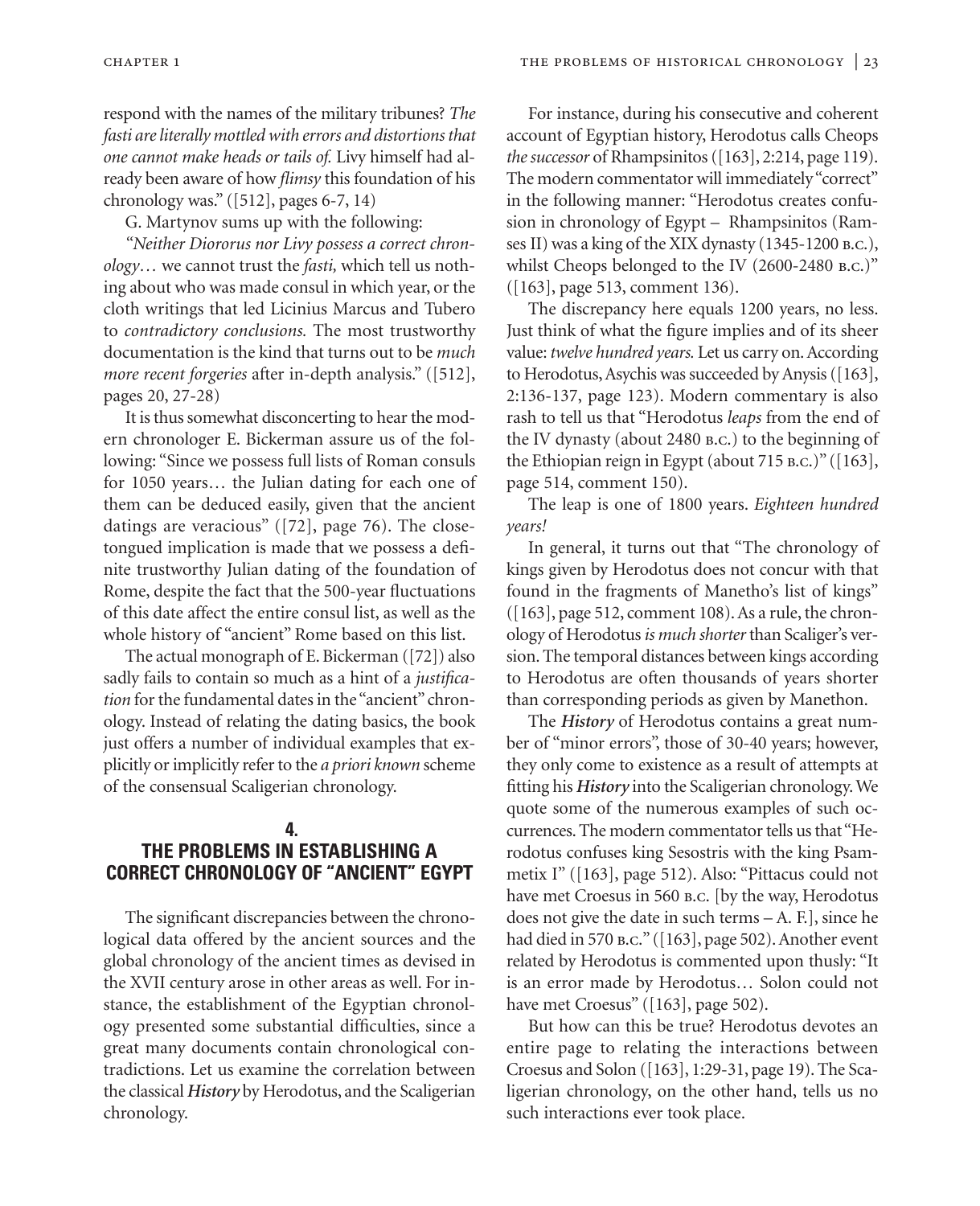The commentators also accuse Herodotus of dating solar eclipses incorrectly ([163], pages 504, 534); and so on, and so forth.

We should note that the choice of one chronological version among several contradicting ones is far from simple. There had been a conflict between the so-called *short* and *long* chronologies of Egypt that were developed in the XIX century. The short chronology is the one currently used, but even it contains a great many deep contradictions which still remain unresolved.

The most prominent German Egyptologist, H. Brugsch, wrote:

"When the reader inquires about whether any epochs and historical moments concerning the Pharaohs can be considered to possess a finite chronological assessment, and when his curiosity makes him turn to the tables compiled by a great variety of scientists, he will be surprised to find himself confronted with a large number of opinions on the chronological calculations of the Pharaoh era belonging to the representatives of the newest school. For instance, the German scientists date the reign of Menes, the first Egyptian Pharaoh, as having commenced in the following years:

Boeckh dates this event to 5702 B.C., Unger – to 5613 b.c., Brugsch – to  $4455$  B.C., Lauth – to  $4157$  B.C., Lepsius – to  $5702$  B.C.,

Bunsen – to 3623 b.c.

The difference between the two extreme datings is *mind-boggling,* since it amounts to 2079 years… The most fundamental research conducted by competent scientists for the verification of the chronological sequence of the Pharaohs' reigns and the order of dynastical succession, had also proved the necessity of allowing for *simultaneous* and *parallel* reigns that would greatly reduce the summary reigning time of the thirty Manetho's dynasties. Despite all the scientific discoveries made in this area of Egyptology, the numeric data condition remains in an extremely unsatisfactory condition to this day [late XIX century – A. F.]" ([99], pages 95-97).

The situation hasn't improved to the present day. Modern tables date the beginning of the reign of Menes differently, to "approximately 3100 b.c.,""roughly 3000 b.c.," etc. The fluctuation span for this date amounts to 2700 years. If we consider other opinions – those of the French Egyptologists, for instance ([544], vol. 6), the situation becomes even more complex:

Champollion gives the dating as 5867 B.C., Lesueur – as 5770 b.c., Mariette – as 5004 B.C., Chabas – as 4000 b.c., Meyer – as 3180 b.c., Andrzejewski – as 2850 b.c., Wilkinson – as 2320 B.C., Palmer – as 2224 b.c., etc.

The difference between the datings of Champollion and Palmer equals *three thousand six hundred fourty three years.* No commentary is needed, really.

We discover that, generally,"Egyptology, which had poured some light over the perpetual darkness that covered the ancient age of Egypt, only came into existence 80 years ago,"as Chantepie de la Saussaye wrote at the end of the XIX century ([965], page 950). He also said that "it *has been the private domain of a very few researches… alack and alas, the results of their research have been popularized in too much haste…* Thus, many *erroneous views* entered the circulation, which resulted in the inevitable sobering when Egyptology became a lot less in vogue and the *excessive trust* in the results of the research *was lost…* To this day, the construction of the Egyptian chronology remains impossible" ([966], pages 97-98; [965], page 95).

The situation with the list of kings compiled by the Sumerian priests is even more complex."It was a historical skeleton of sorts, one that resembled our chronological tables… But, sadly, this list was of little utility… By and large, the chronology of the king list makes no sense," according to the prominent archaeologist L. Wooley ([154], page 15). Furthermore, apparently, the "*dynastical sequences have been set arbitrarily"* ([154], page 107).

We see that the great antiquity ascribed to these lists today contradicts modern archaeological information. Let us give just one example that we consider representative enough.

Telling us about the excavations of what we consider to be the most ancient royal Sumerian sepulchres, dated roughly to the *third millennium before Christ,* Wooley mentions a series of findings of golden toilettery, which "was of Arabic origin and belonged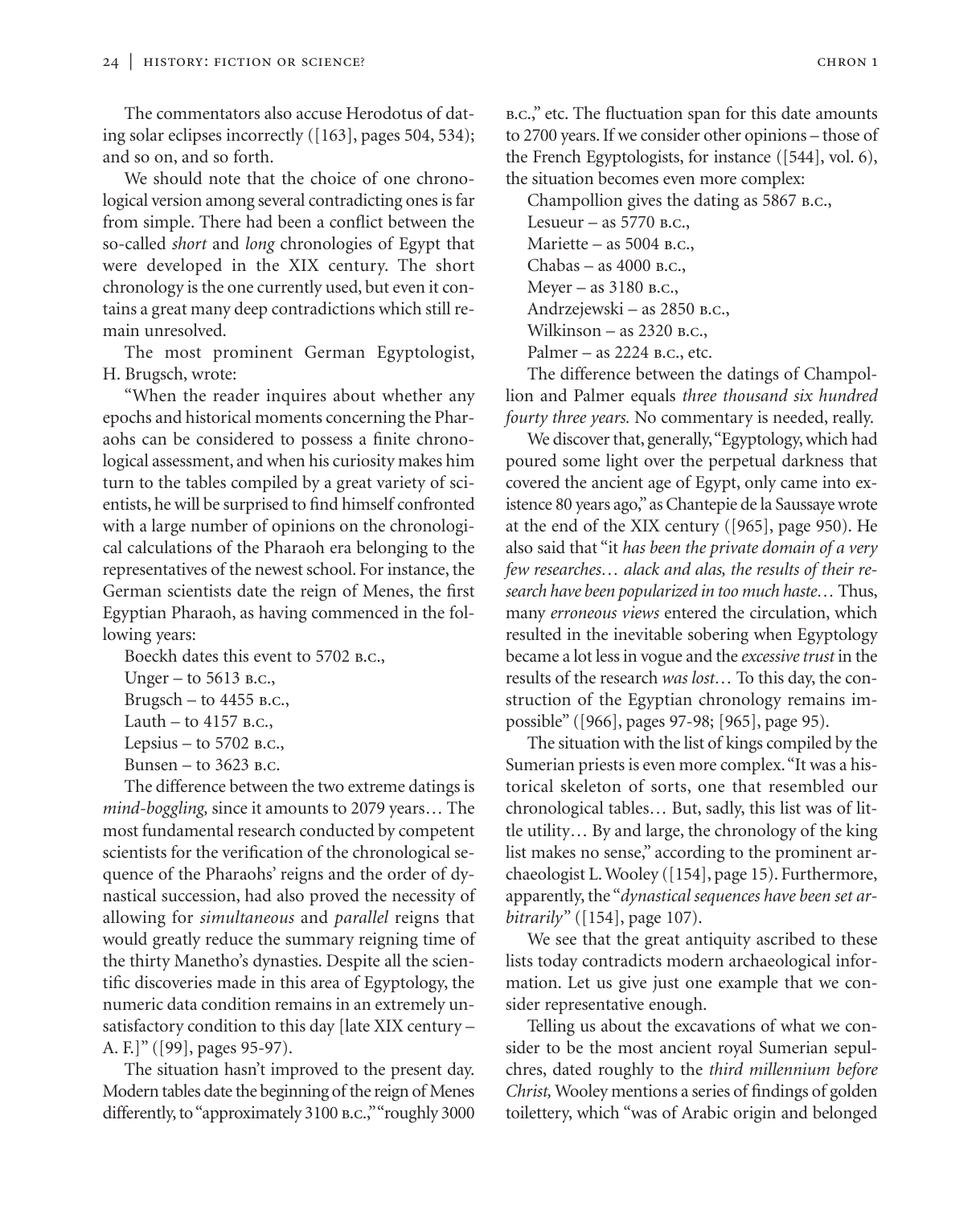to the early XIII century A.D., according to one of the best experts in the field."Wooley patronizingly calls the expert's mistake "a forgivable one, since no one had thought such advanced art could have existed in the third millennium before Christ" ([154], page 61).

Unfortunately, the development of the entire critical concept and the propagation of the hypercritical current of the late XIX – early XX century froze, due to the sheer lack of objective statistic methods at the time, ones that could provide for the independent and objective verification of the previous chronological identifications.

# **5. THE PROBLEM IN DATING THE "ANCIENT" SOURCES Tacitus and Poggio. Cicero and Barzizza. Vitruvius and Alberti**

The framework of the global Scaligerian chronology was constructed as a result of the analysis of the chronological indications given by the ancient sources. It is natural that the issue of their origin should be of interest in this respect. Modern historiography manifests the paucity of evidence in what concerns the genesis of such "ancient" manuscripts. The general observation is made that the overwhelming majority of these documents surfaced during the Renaissance epoch that allegedly superseded the "dark ages." The discovery of manuscripts often happened under circumstances that forbade the analysis which could allow the critical dating of such findings.

In the XIX century two prominent historians, Hochart and Ross, had published the results of their research proving that the famous "ancient" Roman *History* by Cornelius Tacitus was really written by the well-known Italian humanist Poggio Bracciolini ([21], [1195], and [1379]). The publications occurred in the years 1882-1885 and 1878; the interested readers may turn their attention to [21], which covers this problem exhaustively. We should just note that we deem the *History* by Tacitus to be an edited original – that is, a partial forgery and not a complete one. However, the events related in the *History* have been misdated and transposed far back in time.

The history of the discovery of Tacitus' books really provokes a great many questions ([21]). It was Poggio who had discovered and published the opuses of Quintillian, Valerius Flaccus, Asconius Pedianus, Nonius Marcellus, Probus, some tractates by Cicero, Lucretius, Petronius, Plautus, Tertullian, Marcellinus, Calpurn Seculus, etc.([21]). The circumstances of these discoveries and their datings have never been related in detail. See more about the history of Tacitus' books in Chron1, chapter 7.

In the XV century famous humanists such as Manuel Chrysolorus, Gemisto Pleton, Bessarion of Nicaea and some others, came to Italy. They were the first ones to familiarize Europe with the achievements of "ancient Greek thought." Byzantium gave the West almost all of the known "ancient" Greek manuscripts. Otto Neugebauer wrote that "the major part of the manuscripts that our knowledge of the Greek science is based upon consists of Byzantine copies made 500- 1500 years after the death of their authors" ([571], page 69).

According to the Scaligerian history ([120]), the entire "Classical ancient" literature only surfaced during the Renaissance. In most cases, a detailed analysis shows us that the obscurity of the literature's origins and the lack of documentation concerning its passage through the so-called "Dark Ages" leads one to suspect that none of these texts really existed before the dawn of the Renaissance ([544]).

For instance, the oldest copies of the so-called incomplete collection of Cicero's texts are said to be the copies allegedly made in the IX-X century A.D. However, one instantly finds out that the archetype of the incomplete collection "had perished a long time ago" ([949]). The XIV-XV century witness a surge of interest in Cicero, so:

"Finally, about 1420 the Milanese professor Gasparino Barzizza… decided to undertake a rather precarious endeavour of filling the gaps in the incomplete collection with his own writings for the sake of consequentiality [! – A. F.]. However, before he could finish this volume of work, a miracle occurred: a forlorn manuscript with the complete text of all the rhetorical works of Cicero's becomes unearthed in a parochial Italian town by the name of Lodi… Barzizza and his students eagerly embrace the new discovery, arduously decipher its ancient [presumably XIII century – A.F.] script, and finally produce a readable copy. Subsequent copies constitute the actual "complete col-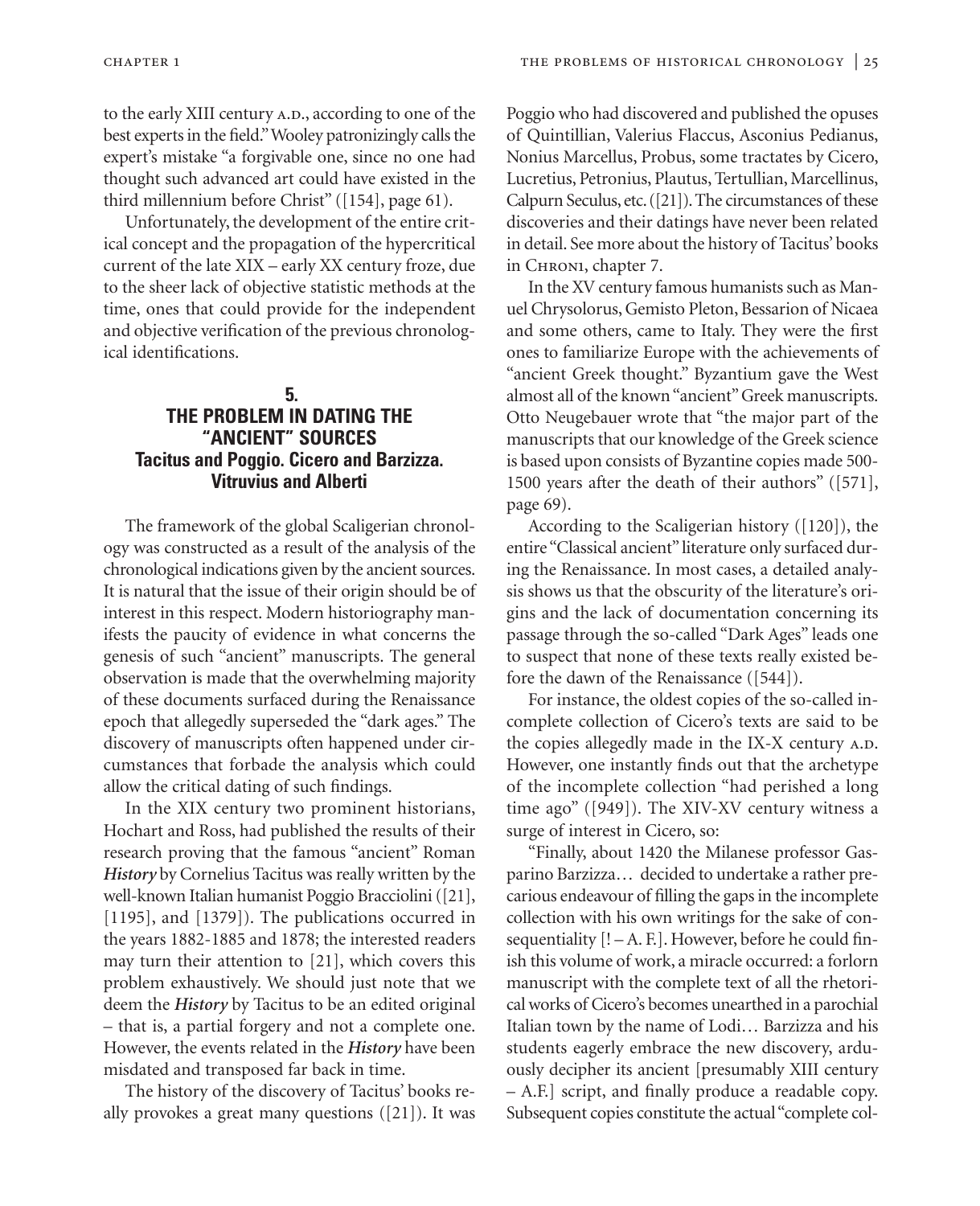

Fig. 1.28. Ancient miniature allegedly dated XV century, depicting the "ancient" Cicero as a mediaeval writer. Modern commentary: "Cato, with Scipio and Lelius standing in front of him. Cicero can be seen on the left, working on his tractate *On the Old Age*" ([1485], page 163). The entire setting is typically mediaeval. Taken from [1485], page 195.

lection."… Meanwhile, the irrecoverable happens: the archetype of the collection, the manuscript of Lodi, becomes abandoned since no one wants to confront the textual difficulties it presents, and finally gets sent back to Lodi,*where it disappears without a trace:* nothing is known of what happened to the manuscript since 1428. The European philologists still lament the loss." ([949], pages 387-388)

A propos, the reverse or so-called Arabic reading of the name Barzizza gives TsTsRB without vocalizations, which is close to the consonant root of the name Cicero, TsTsR.

Figs. 1.28 and 1.29 show two ancient miniatures from a book by Cicero that was allegedly published in the late XV century ([1485], page 162). In fig. 1.28 Cicero is portrayed from the left, writing the tractate

*On the Old Age*. In fig. 1.29 Cicero is depicted from the right side, penning out the tractate *On Friendship*. We see a typically mediaeval setting. Cicero and his interlocutors are wearing mediaeval clothes, which means that the author of the miniatures (in the XV century or later) apparently didn't doubt Cicero to have been his historical contemporary.

*De vita XII Caesarum* by Caius Suetonius is also only available as relatively recent copies.All of them hail back to the only "ancient manuscript" ([760]), that is presumed to have been in Einhard's possession in the alleged year 818 A.D. His Vita Caroli Magni is supposed to represent a diligent copy of the biographical schemes of Suetonius today ([760], pp. 280-281). The original document, known as the *Fulda Manuscript*, did not reach our time, and neither did the first copies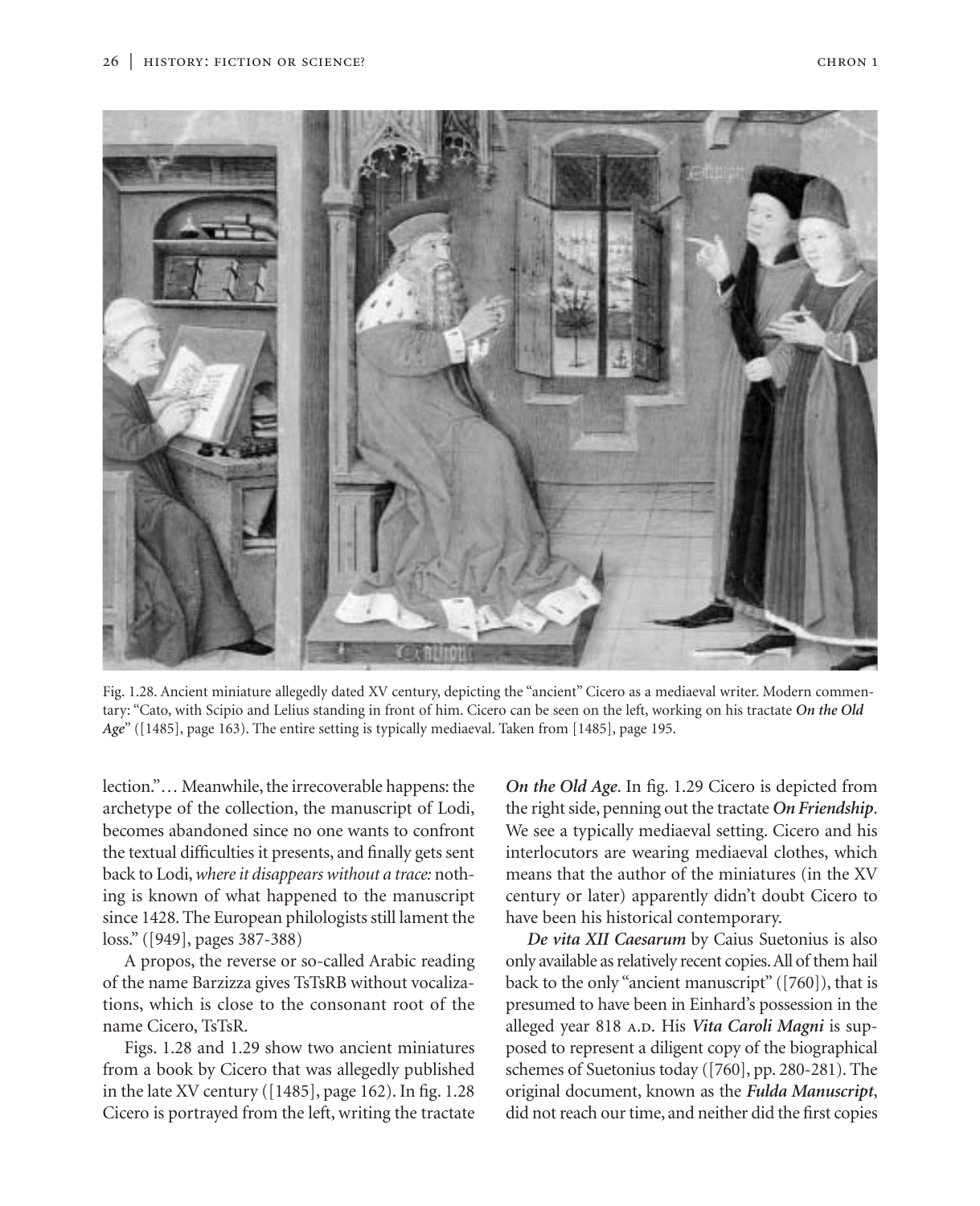

Fig. 1.29. Ancient miniature allegedly dated XV century depicting the "ancient" Cicero and other "ancient" characters in a typically mediaeval setting. The modern commentary reads: "Lelius (on the left), Ennius, and Scaevola (centre); Cicero is seen composing his tractate *On Friendship*" ([1485], page 163).

([760], p. 281)*.* The oldest of Suetonius' copies is hypothetically the IX century text that was only brought to light in the XVI century. Other copies are dated as post-XI century in the Scaligerian chronology.

The fragments from *De viris illustribus* by Suetonius also appeared very late. The alleged dating of the latest fragment is the IX century A.D.:

"This manuscript was discovered by Poggio Bracciolini in Germany in 1425… The Hersfeld Manuscript did not survive (nothing but several pages from the Tacitus part remained), but about 20 of its copies did – those were made in Italy in the XV century." ([760], page 337)

The dating of the "ancient" sources was performed in the XVI-XVII century out of considerations that are perfectly nebulous to us nowadays.

*De Architectura* by Vitruvius was discovered as late as 1497 – according to N. A. Morozov ([544], vol. 4, page 624), the astronomical part of the book quotes the periods of heliocentric planetary circulations with the utmost precision! Vitruvius, an architect who is supposed to have lived in the I-II century A.D., knew these periods better than Copernicus the astronomer! Furthermore, his error in what concerns the circulation of Saturn differs from the modern value of the period by a ratio of 0.00007. The error ratio for Mars is 0.006, and a mere 0.003 for Jupiter, q.v. in the analysis ([544], vol. 4, pages 625-626).

We should mark the magniloquent parallels between the books of the "ancient" Vitruvius and those of Alberti, the prominent humanist of the XV century ([18]), see fig. 1.30. One cannot fail to notice a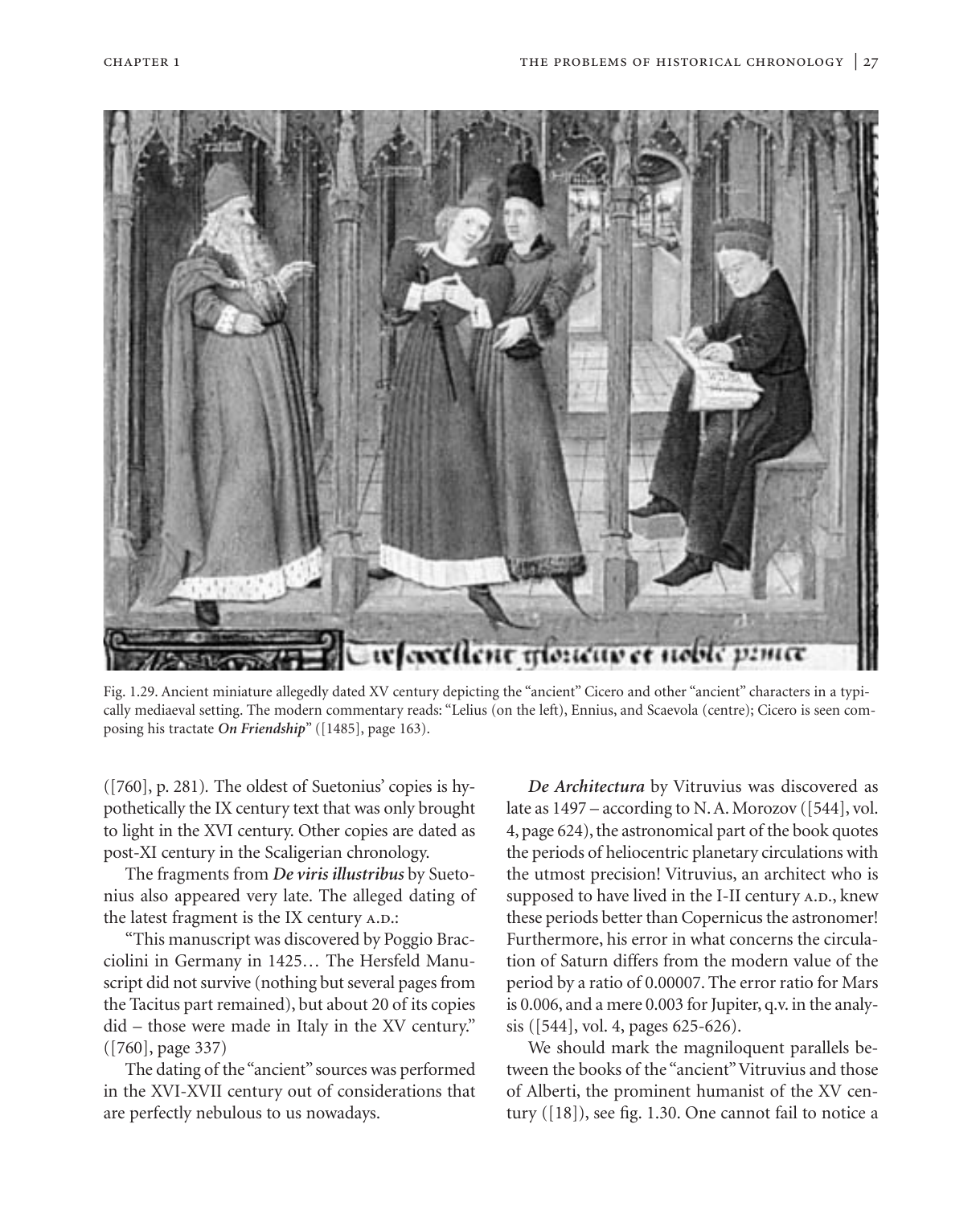

Fig. 1.30. Leon Battista Alberti. Self-portrait. Bronze medallion from around 1430. Washington, National Gallery. Taken from [18], page 160.

certain semblance of the names Alb(v)erti and Vitruvius, bearing in mind the frequent inflexion of the sounds "b" and "v."Alberti (1414-1472) is known as a prominent architect, the author of the fundamental theory of architecture that is very similar to the theory of the "ancient" Vitruvius ([18], pages 3- 4). As well as the "ancient" Vitruvius, the mediaeval Alberti was the author of a voluminous tractate that included mathematical, optical, and mechanical knowledge, as well as from his theory of architecture.

The title of the mediaeval opus of Alberti's, *The Ten Books on Architecture coincides* with its "ancient analogue" by Vitruvius. Nowadays it is supposed that the "ancient" Vitruvius had been "his ultimate ideal that he emulated in the creation of his tractate" ([18], page 152). Alberti's volume is written "in an archaic manner," accordingly. The specialists have long ago compiled tables comparing fragments of the works by Alberti and Vitruvius which sometimes coincide word

for word. Historians explain this fact in the following manner: "all of these numerous parallels… unveil the Hellenistic-Roman atmosphere that his thoughts evolved in" ([18], page 89).

So, the book of the "ancient" Vitruvius fits into the mediaeval atmosphere and ideology of the XV century A.D. absolutely organically. Furthermore, the majority of Alberti's mediaeval constructions are "an emulation of the ancient style" ([18], pages 165, 167, 173). He creates a palace "made to resemble a Roman amphitheatre in its entirety" ([18], page 179).

So, the leading mediaeval architect fills Italian towns with "ancient" edifices that are nowadays considered an emulation of the Classical age – but this by no means implies they were considered as such in the XV century. The books are also written in the manner that will be made archaic much later. *It is only after all of* this, in 1497 A.D., that the book of the "ancient architect Vitruvius" appears, occasionally coinciding with a similar book of the mediaeval Alberti word for word. One feels that the architects of the XIV-XV century did not consider their endeavours to be an "emulation" of the Classical Age – they *were* the Classical Age. The emulation theory was not to evolve till much later, in the works of the Scaligerite historians, who were forced to explain the numerous parallels between the Classical Age and the Middle Ages.

One observes a similar situation with the scientific literature. It would be expedient to remind the reader of how the acquaintance of the European scientists with the works of *Euclid, Archimedes*, and *Apollonius* occurred, since, as we can see, the Middle Ages were the time when the "revival" of the "achievements of ancient science" took place.

M. Y. Vygotsky, an expert in the history of science, writes that "*not a single solitary copy of Euclid's Elements had reached our times… the oldest manuscript we know of is a copy made in 888… there is a large number of manuscripts that belong to the X-XIII century"* ([321], page 224). Fig 1.31 shows a page from a deluxe edition of Euclid's *Geometry* dated 1457 ([1374], page 103). It contains a picture of a "panoramic view of Rome." It is most remarkable that the book by the "ancient" Euclid contains a picture of the *mediaeval* Rome and not the "ancient" one. One can clearly see a *Christian Gothic cathedral* right in front. The commentators say that "such Christian monuments as Ara Coeli are de-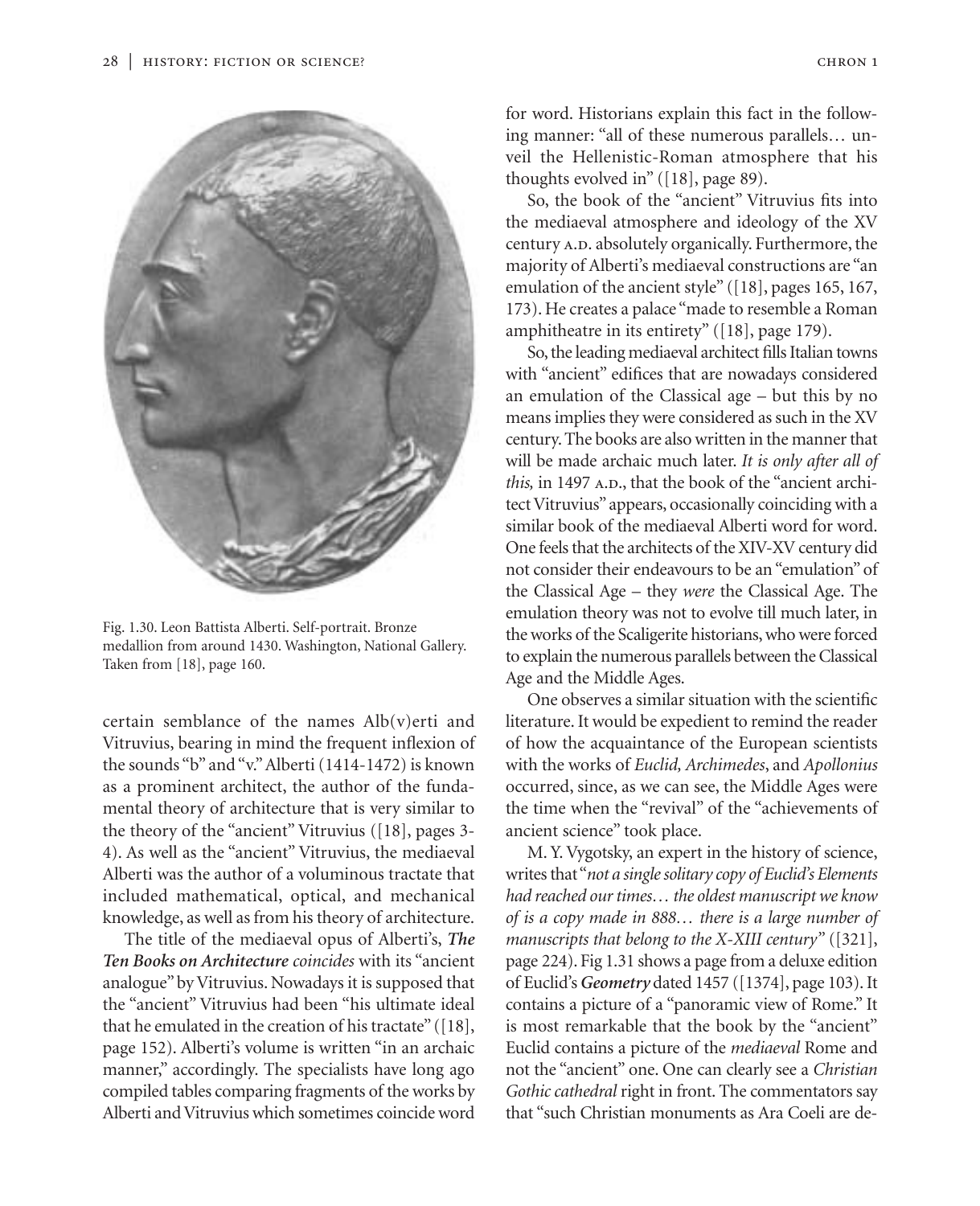

Fig. 1.31. A panoramic view of Rome from the "ancient" *Geometry* by Euclides, from an edition allegedly dated 1457. We see mediaeval Rome, a Gothic Christian cathedral, etc. Taken from [1374], page 103.

picted here" ([1374], page 103). One gets a clear implication that Euclid was really a mediaeval author.

I. G. Bashmakova, an expert in the history of mathematics informs us that even before the publication of the Latin translation of the *Arithmetica* by the "ancient" Diophantus, the European scientists "have been using the algebraic methods of Diophantus, remaining unaware of his works" ([250], page 25). I. G. Bashmakova assesses the situation as "somewhat paradoxical." The first edition of the *Arithmetica* is dated 1575 A.D. If Ptolemy's *Almagest* was instantaneously continued by Copernicus – let us remind the reader that the surge of interest in the *Almagest'*s publication immediately preceded the era of Copernicus, q.v. in detail in Chron3 – Diophantus' opus must have been continued by Fermat (1601-1665).

The history of both manuscripts and printed editions of the "ancient"Archimedes follows the pattern already known to us. According to I. N. Veselovsky, all of the modern editions of Archimedes have been based on the *lost* manuscript of the XV century, and on the Constantinople palimpsest that was found as late as 1907. It is assumed that the first manuscripts of Archimedes reached Europe quite late, in 1204. The first translation is supposed to have been made in 1269, and the complete text found in 1884 – *not until the XIX century.* The first printed edition allegedly appeared in 1503, and the first Greek edition – only in 1544. The "works of Archimedes entered scientific circulation after that" ([40], pages 54-56).

On fig. 1.32 you can see an ancient portrait of Archimedes from his book *Opera* dating to the alleged XV century. We see a typical mediaeval scientist in his study. The commentators couldn't fail to have marked this: "The study is represented in the Renaissance fashion" ([1229], page 87).

*Conical Sections* by the "ancient" Apollonius was not published until 1537. Furthermore,